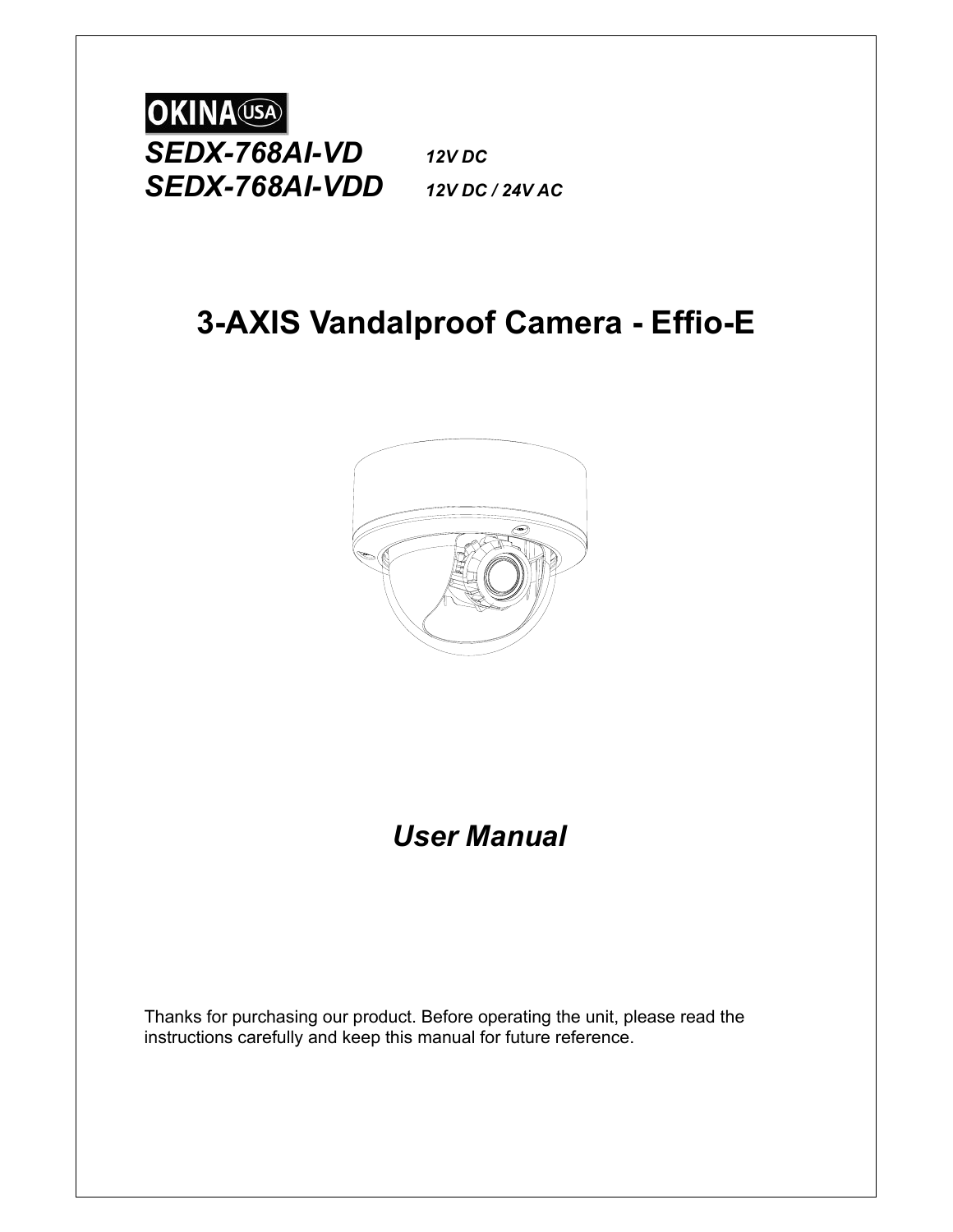# **Safety Warnings**

# **1. Read this manual carefully before installing the unit**

Please read this manual first for correct installation and operation.

# **2. Never install the camera on a ceiling that cannot hold its weight**

The product may fall down and cause damages.

# **3. Never install the camera near electric or magnetic fields**

Install the camera away from TV, radio transmitter, magnet, electric motor, transformer, audio speakers since the magnetic fields generate from above devices would distort the video image.

# **4. Never install or use the camera in areas exposed to water, oil or gas**

The water, oil or gas may result in operation failure, electric shock or fire. Do not use this unit near water-for example, near a bath tub, wash bowl, kitchen sink, or laundry tub, in a wet basement, near a swimming pool, in an unprotected outdoor installation, or any area which is classified as a wet location.

# **5. Never face the camera toward the sun**

Direct sunlight or severe ray may cause fatal damage to sensor and internal circuit.

# **6. Power Cord Protection**

Touching the wet power cord with hands or touching the power cord with wet hands may result in electric shock. Power supply cords should be routed so that they are not likely to be walked on or pinched by items placed upon or against them, playing particular attention to cords and plugs, convenience receptacles, and the point where they exit from the appliance.

# **7. Attachments**

Do not use attachment not recommended by the product manufacturer as they may cause hazards.

# **8. Object and Liquid Entry**

Never push objects of any kind into this product through openings as they may touch dangerous voltage points or short-out parts that could result in a fire or electric shock. Never spill liquid of any kind onto the product.

# **9. Do not operate the camera in environments where the temperature, humidity or power source is beyond the specified ones**

Use the camera in suitable environments where the temperature is within -10°C~50°C and humidity below 90%. Use the input power source as the specifications listed.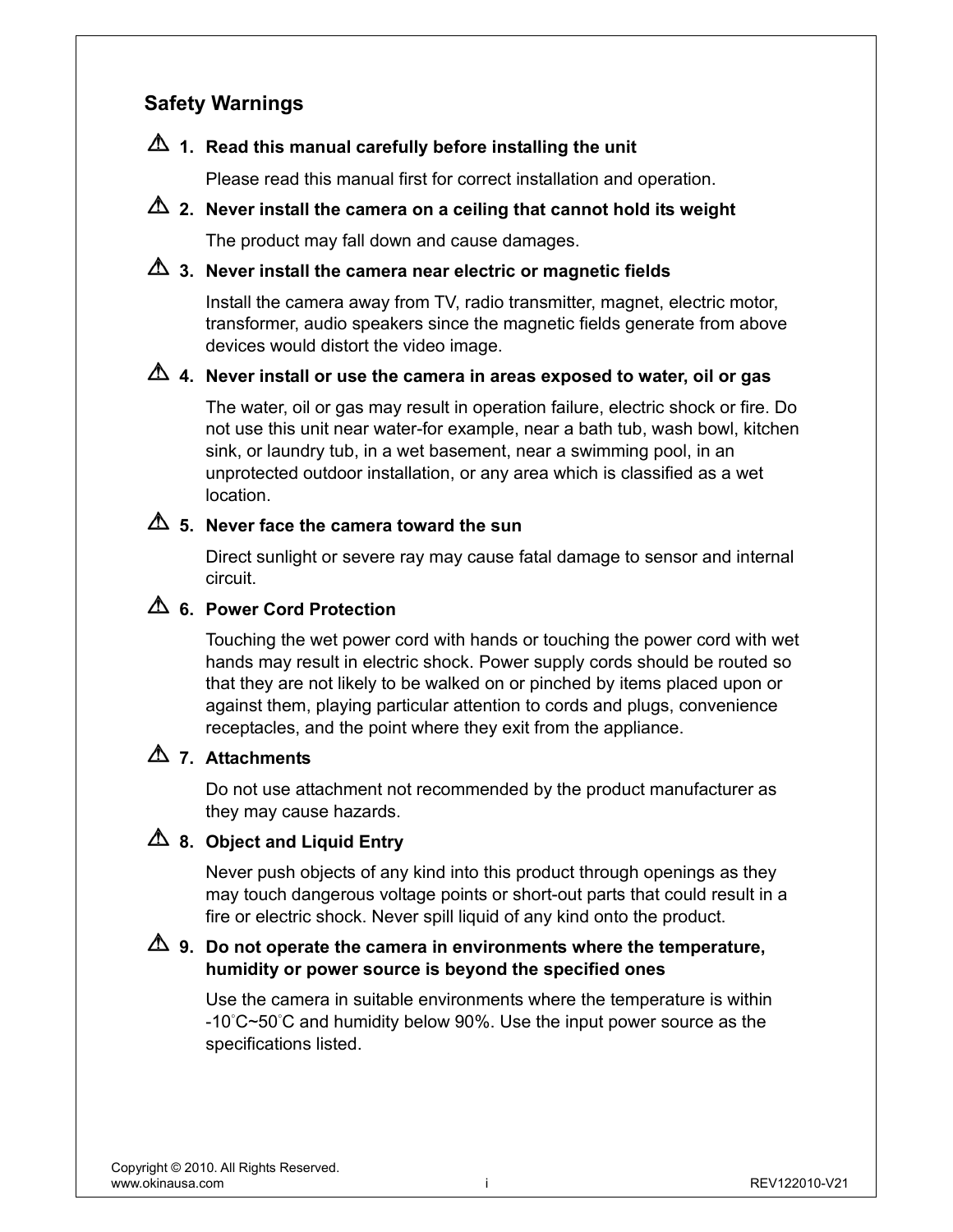# **10. Cleaning**

Unplug the unit from the outlet before cleaning. Do not use liquid cleaners or aerosol cleaners. Use a damp cloth for cleaning.

### **11. Never disassemble the camera nor put impurities in it**

Disassembly or impurities may result in trouble or fire.

# **12. Stop using when the product emits smoke or abnormal heat**

# **13. Servicing**

Do not attempt to repair this unit yourself as opening or removing covers may expose you to dangerous voltage or other hazards. Refer all servicing to qualified service personnel.

# **14. Retain Instructions**

THE SAFETY AND OPERATING INSTRUCTIONS SHOULD BE RETAINED FOR FUTURE REFERENCE.

## **Warranty**

OKINA USA Products are covered under warranty for one year from the date of purchase. The warranty will automatically be voided if any of the following occurs:

#### **1. Camera sticker is removed**

 If the camera sticker is removed, we will not be able to confirm any information regarding when and where the product was purchased. We have no other way to verify the purchase record without the serial number on the camera sticker; therefore, it should not be removed.

#### **2. Camera is modified in any way**

 If the camera is scratched, damaged, or modified in a manner not described in this manual, the warranty will be voided immediately. It is the customer's responsibility to keep the camera in good condition.

#### **3. Video or power cable is cut**

The video cable and the power cable should not be tampered with. Cutting or modifying of the cables will result in termination of the warranty.

#### **NOTICE:**

The information in this manual was up-to-date when published. The manufacturer reserves the right to revise and improve its products. All specifications are therefore subject to change without notice.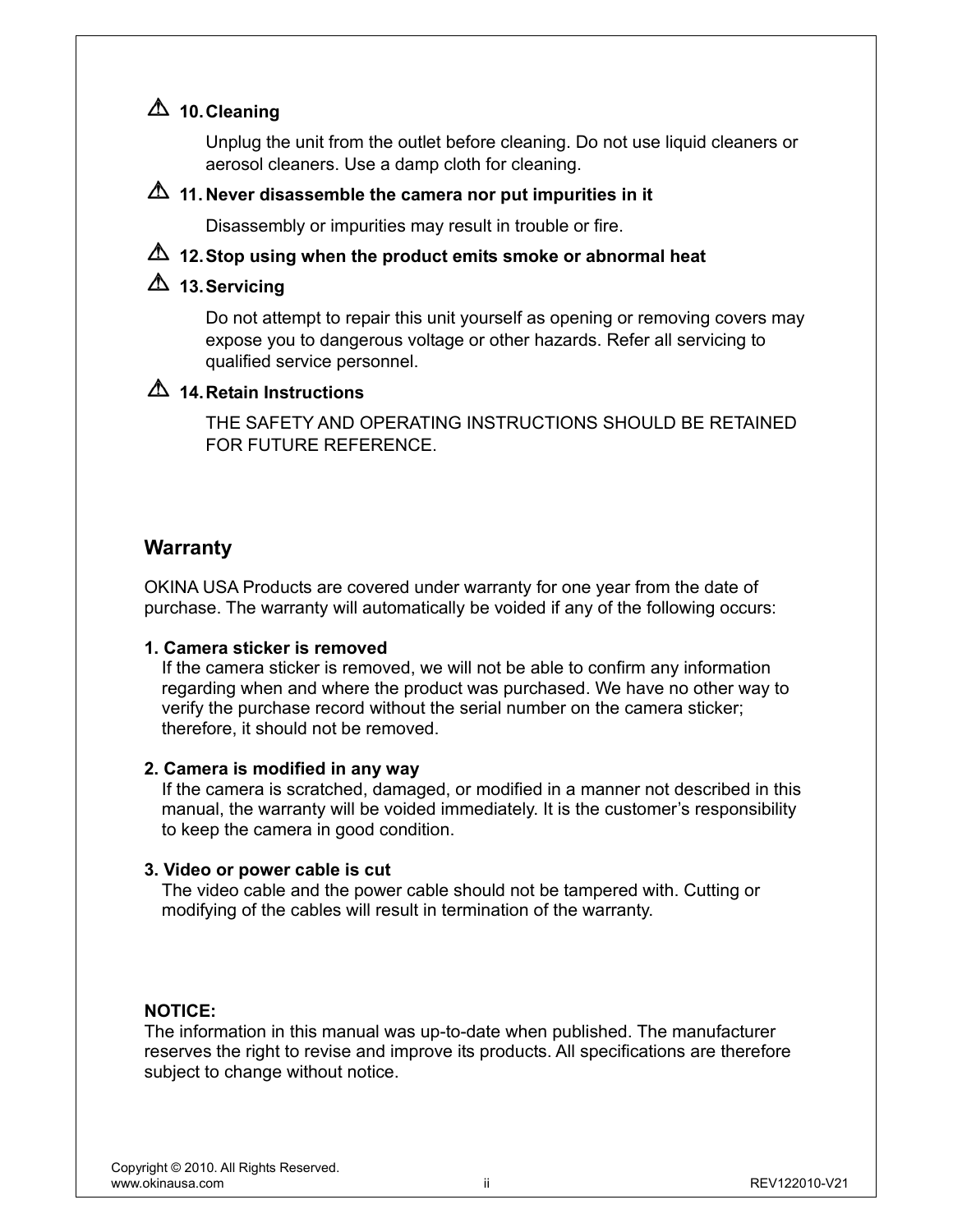# **Table of Contents**

|                | 1.1              |  |
|----------------|------------------|--|
|                | 1.2 <sub>1</sub> |  |
|                | 1.3              |  |
| 2 <sup>1</sup> |                  |  |
|                | 2.1              |  |
|                | 2.2              |  |
|                |                  |  |
|                | 3.1              |  |
|                |                  |  |
|                |                  |  |
|                | 41               |  |
|                |                  |  |
|                |                  |  |
|                |                  |  |
|                | 4.3              |  |
|                |                  |  |
|                |                  |  |
|                |                  |  |
|                |                  |  |
|                |                  |  |
|                | 4.5              |  |
|                |                  |  |
|                | 4.6              |  |
|                | 4.7              |  |
|                |                  |  |
|                | 4.8              |  |
|                |                  |  |
|                |                  |  |
|                |                  |  |
|                |                  |  |
|                |                  |  |
|                |                  |  |
|                |                  |  |
|                |                  |  |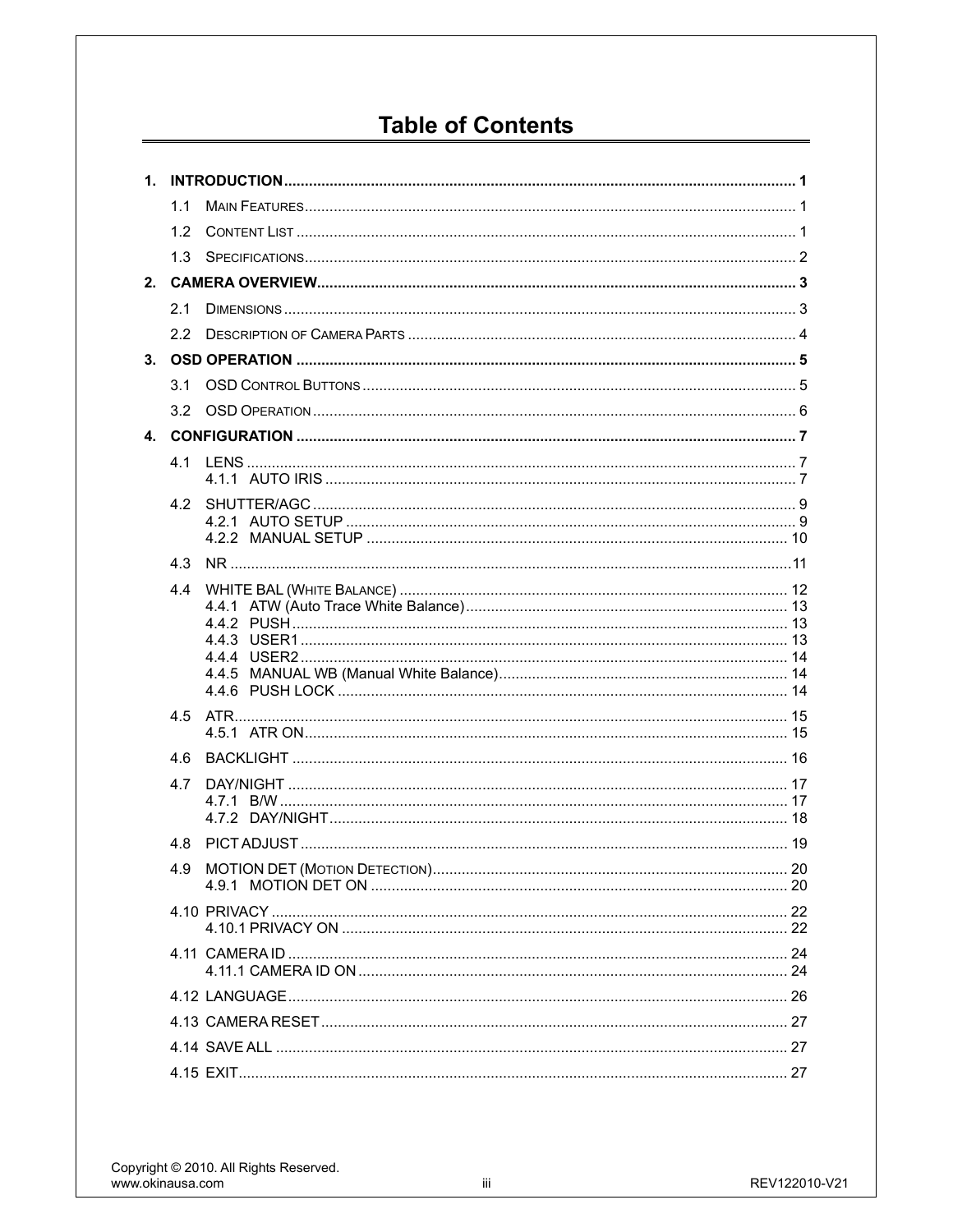# **1. Introduction**

SEDX-768AI-VD / SEDX-768AI-VDD is built with Sony's latest image processor, this super-wide dynamic camera has the capability of achieving resolutions of over 610TVL. The features include 2D noise reduction, spot removal, strong-light suppression, intelligent motion, face detection and OSD functions. SEDX-768AI-VD / SEDX-768AI-VDD reproduces nearly perfect images like no other.

# **1.1 Main Features**

- 1/3" Sony 960H Exview CCD
- Sony Effio-E DSP
- Color: 680 TVL, B/W: 700 TVL
- Color: 0.1 Lux @ F1.2, B/W: 0.08 Lux @ F1.2
- Multi-Language OSD Control
- ATR Digital Powerful 128x WDR (52dB)
- Anti-Headlight (HLC)
- 2D Noise Reduction
- High Contrast Images
- Ideal for Backlight Environments
- Mosaic Privacy Mask
- Advanced Motion Detection Function
- Picture Quality Adjustable (Contrast/Sharpness/Hue/Gain)
- Water Resistance: IP66 ; Breaking Strength: 656.1Kgf
- Built-in Varifocal Lens & Unique 3 Axis Gimble Mechanism
- SEDX-768AI-VD: 12V DC, 2.3W
- SEDX-768AI-VDD: 12V DC / 24V AC, 2.3W

# **1.2 Content List**

- One (1) SEDX-768AI-VD or SEDX-768AI-VDD camera with video/power cable
- Two (2) Mounting Screws
- One (1) DC Male Connector
- One (1) Cleaning Cloth
- One (1) Warning Sign Sticker
- One (1) User Manual
- $\blacksquare$  One (1) CD

**\*** For any returns, please include all components listed above with original packaging in **Resalable Condition**. **Absolutely No Returns** will be accepted if any component is missing/damaged or if any cable is cut or tampered with.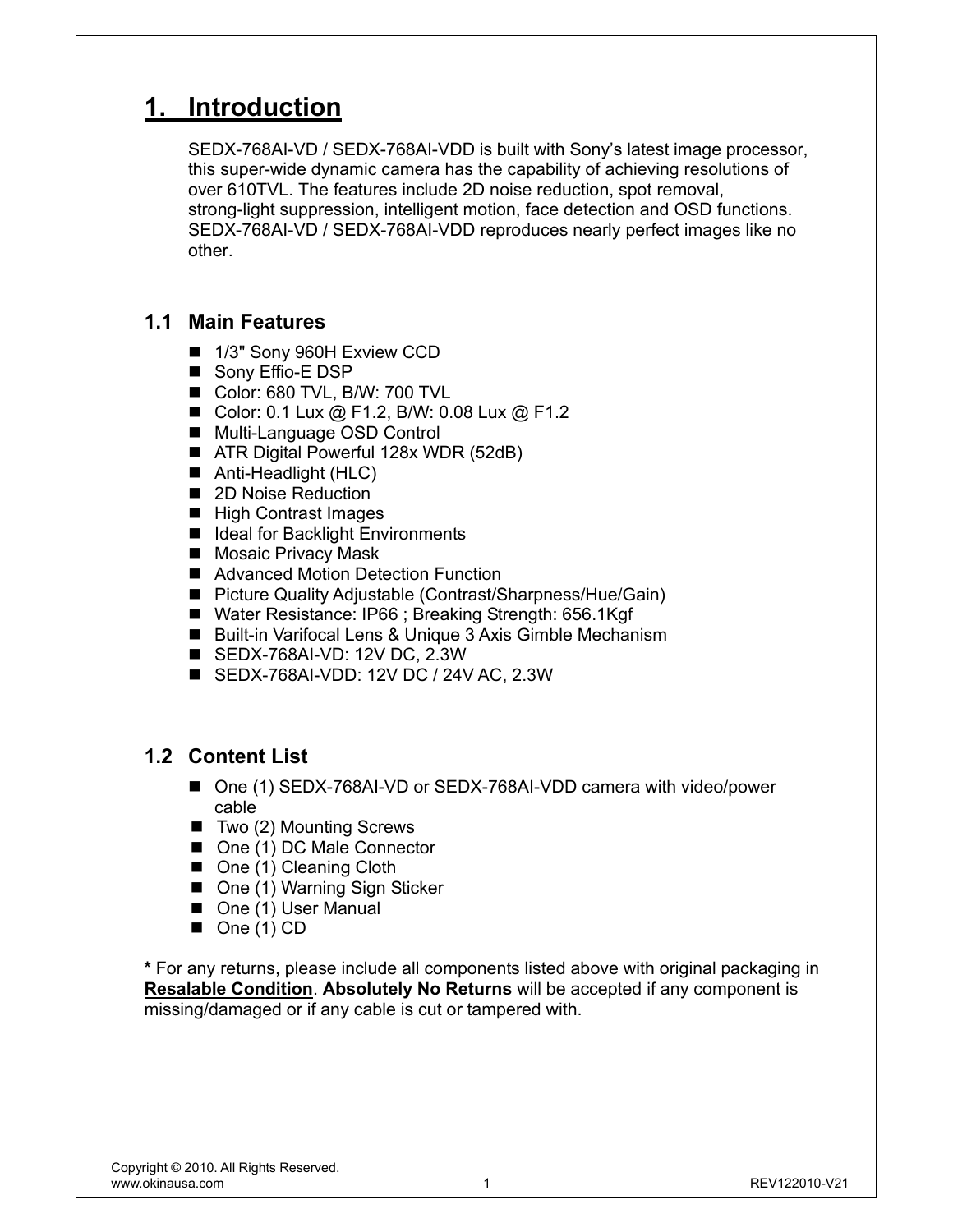# **1.3 Specifications**

| <b>PIC</b>                        | D-235                                                            | D-241                                            |  |  |  |
|-----------------------------------|------------------------------------------------------------------|--------------------------------------------------|--|--|--|
| <b>Model</b>                      | SEDX-768AI-VD                                                    | SEDX-768AI-VDD                                   |  |  |  |
| <b>Image Sensor</b>               | 1/3" Sony 960H Exview CCD                                        |                                                  |  |  |  |
| <b>Number Of Total Pixels</b>     | NTSC: 1028(H)x508(V) / PAL: 1024(H)x596(V)                       |                                                  |  |  |  |
| <b>Resolution; DSP</b>            |                                                                  | Color: 680 TVL, B/W: 700 TVL; Sony Effio-E       |  |  |  |
| <b>Minimum Illumination</b>       | Color: 0.1 Lux @ F1.2, B/W: 0.08 Lux @ F1.2                      |                                                  |  |  |  |
| <b>Wide Dynamic Range</b>         | ATR Digital WD (ATR: Adaptive Tone-curve Reproduction);          |                                                  |  |  |  |
|                                   | 128x Normal Camera (52dB)                                        |                                                  |  |  |  |
| <b>Video Output ; Connector</b>   | 1.0Vp-p Composite, $75\Omega$ ; BNC                              | 1.0Vp-p Composite, 75 Q; BNC                     |  |  |  |
|                                   |                                                                  | <b>RCA Service Monitor Output</b>                |  |  |  |
| <b>Signal Noise Ratio</b>         | More than 52dB (AGC off, Weight on)                              |                                                  |  |  |  |
| <b>Gamma Correction</b>           | 0.45                                                             |                                                  |  |  |  |
| Menu                              | <b>OSD Control</b>                                               |                                                  |  |  |  |
| <b>Title</b>                      | TITLE (LOCATION)                                                 |                                                  |  |  |  |
| <b>Synchronizing System</b>       | <b>INTERNAL</b>                                                  |                                                  |  |  |  |
| <b>Digital Day&amp;Night Mode</b> | COLOR / B&W / AUTO                                               |                                                  |  |  |  |
| <b>Automatic Electronic</b>       | AUTO (1/50(60)~1/100,000sec.) /                                  |                                                  |  |  |  |
| <b>Shutter</b>                    | MANUAL: 1/50(60), FL 1/120(100), 1/250, 1/500, 1/1,000, 1/2,000, |                                                  |  |  |  |
|                                   | 1/4,000, 1/10,000sec.                                            |                                                  |  |  |  |
| <b>Auto Gain Control</b>          | AUTO (4 Steps)                                                   |                                                  |  |  |  |
| <b>Auto White Balance</b>         | ATW / PUSH / USER1 / USER2 / ANTI CR / MANUAL /                  |                                                  |  |  |  |
| <b>Back Light Compensation</b>    | <b>PUSH LOCK</b><br>HLC / BLC / OFF                              |                                                  |  |  |  |
| <b>Flickerless</b>                | ON / OFF                                                         |                                                  |  |  |  |
| <b>Dynamic Noise Reduction</b>    | 2D                                                               |                                                  |  |  |  |
|                                   |                                                                  | ENGLISH / JAPANESE / GERMAN / FRENCH / RUSSIAN / |  |  |  |
| Language                          |                                                                  | PORTUGUESE / SPANISH / SIMPLIFIED CHINESE        |  |  |  |
|                                   | ON / OFF (24x16 Zones, Alarm);                                   |                                                  |  |  |  |
| <b>Motion Detection; Privacy</b>  | ON / OFF (8 Zones Programmable, Mosaic)                          |                                                  |  |  |  |
| <b>Automatic IRIS ;</b>           |                                                                  |                                                  |  |  |  |
| <b>Connector</b>                  | DC                                                               |                                                  |  |  |  |
| <b>Lens Mount</b>                 | Built-in DC Auto IRIS Lens                                       |                                                  |  |  |  |
|                                   | f2.8 mm~10.5mm / F1.2                                            |                                                  |  |  |  |
| Lens, Angle of View(H)            | Aspherical Auto IRIS Lens/ 99.5°~27.4°                           |                                                  |  |  |  |
| <b>Water Resistance</b>           | IP66                                                             |                                                  |  |  |  |
| <b>Max. Breaking Strength</b>     | 656.1 Kgf                                                        |                                                  |  |  |  |
| Power Input;                      |                                                                  | 12V DC / 24V AC                                  |  |  |  |
| <b>Consumption</b>                | 12V DC ±10%; 2.3W                                                | Internal 12V DC Only                             |  |  |  |
|                                   |                                                                  | (10.8~39V DC / 24V AC); 2.3W                     |  |  |  |
| <b>Operation</b> ; Storage        | 14°F~122°F; -4°F~140°F / -10°C~50°C; -20°C~60°C                  |                                                  |  |  |  |
| <b>Temperature</b>                |                                                                  |                                                  |  |  |  |
| <b>Operation</b> ; Storage        | Maximum:RH80%; RH90%                                             |                                                  |  |  |  |
| <b>Humidity</b>                   |                                                                  |                                                  |  |  |  |
| <b>Dimensions</b>                 | $5.51$ "(DIA) x 4.41"(H)<br>/ 140(DIA)x112(H)mm                  |                                                  |  |  |  |
| <b>Net Weight</b>                 | $2.09$ lbs                                                       | 950g                                             |  |  |  |

 \* Specifications are subject to change without notice PAL version also available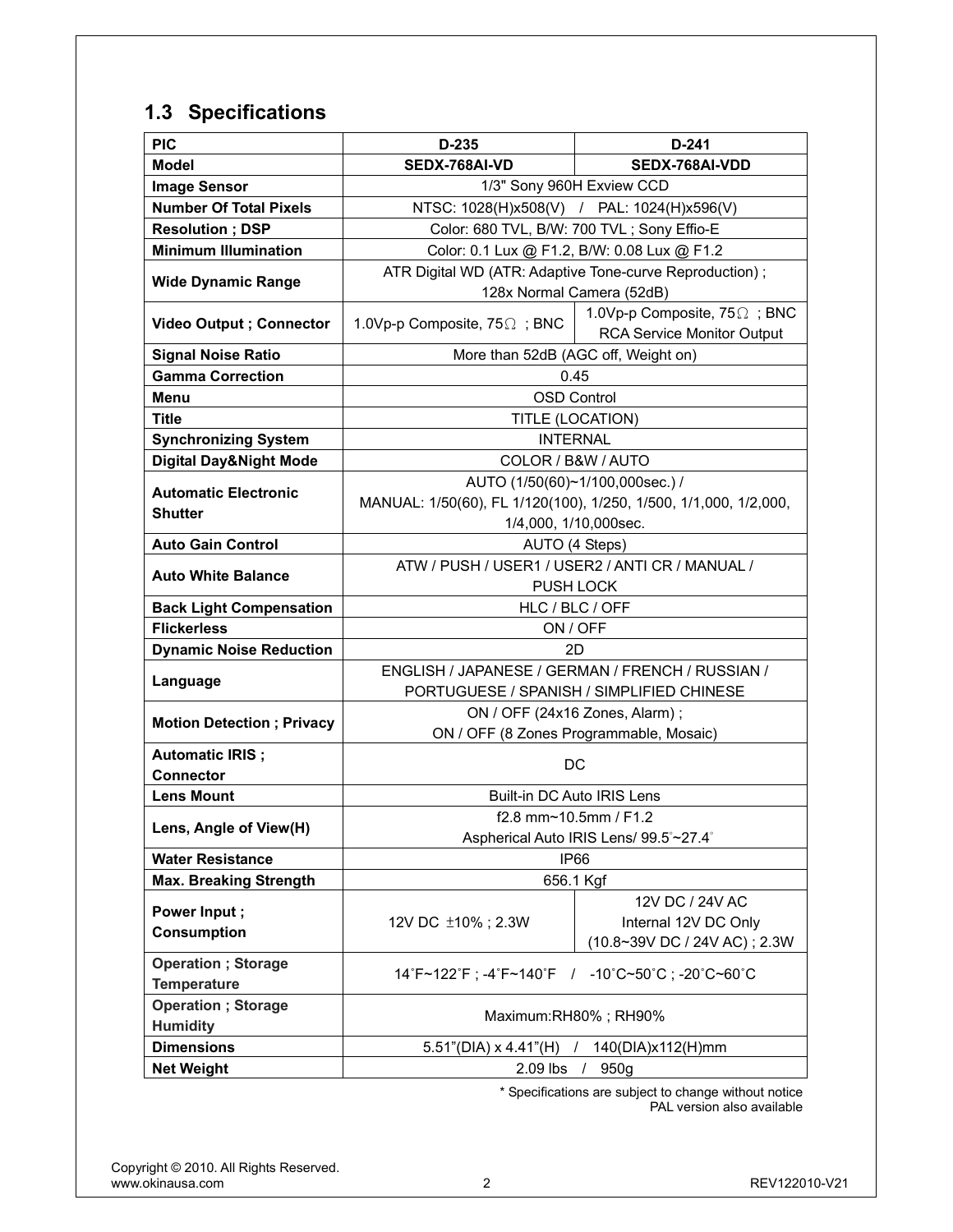# **2. Camera Overview**

# **2.1 Dimensions**

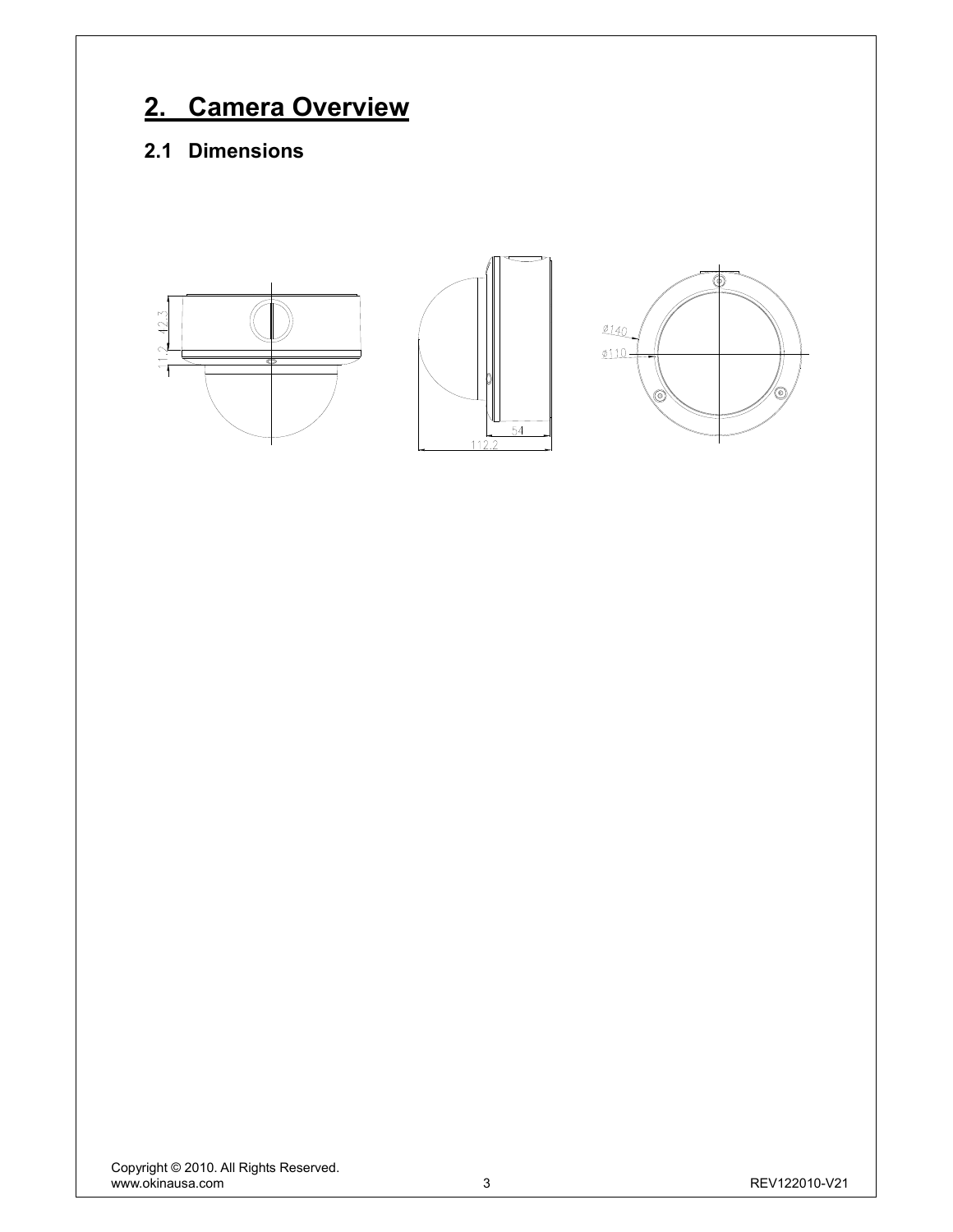# **2.2 Description of Camera Parts**  VIDEO LOOPING OUT  $\boxed{\circledcirc}$ | M DC 12V AC24 <u>| 1981</u><br>| 1981  $V / AC24$  $(3)$ ENTER L R  $\overline{a}$ G U **OENTER** L◀ )▶R (1) **FAR/NEAR** DTo adjust the lens focus for near and far.

# (2) **WIDE/TELE**

To adjust the lens angle for wide and tele.

## (3) **OSD Control Buttons**

ENTER button UP & DOWN button LEFT & RIGHT button

## (4) **VIDEO Connector**

This is an output for BNC connection to a video monitor, etc ( $75\Omega$ ).

## (5) **Power Input Terminal**

 Connect the power input of 12V DC for SEDX-768AI-VD or 12V DC / 24V AC for SEDX-768AI-VDD.

#### (6) **Secondary Power Input Terminal**

Connect the power input of 12V DC (Available for SEDX-768AI-VDD only).

## (7) **Secondary VIDEO Connector for Service Monitor**

This is an RCA output (Available for SEDX-768AI-VDD only).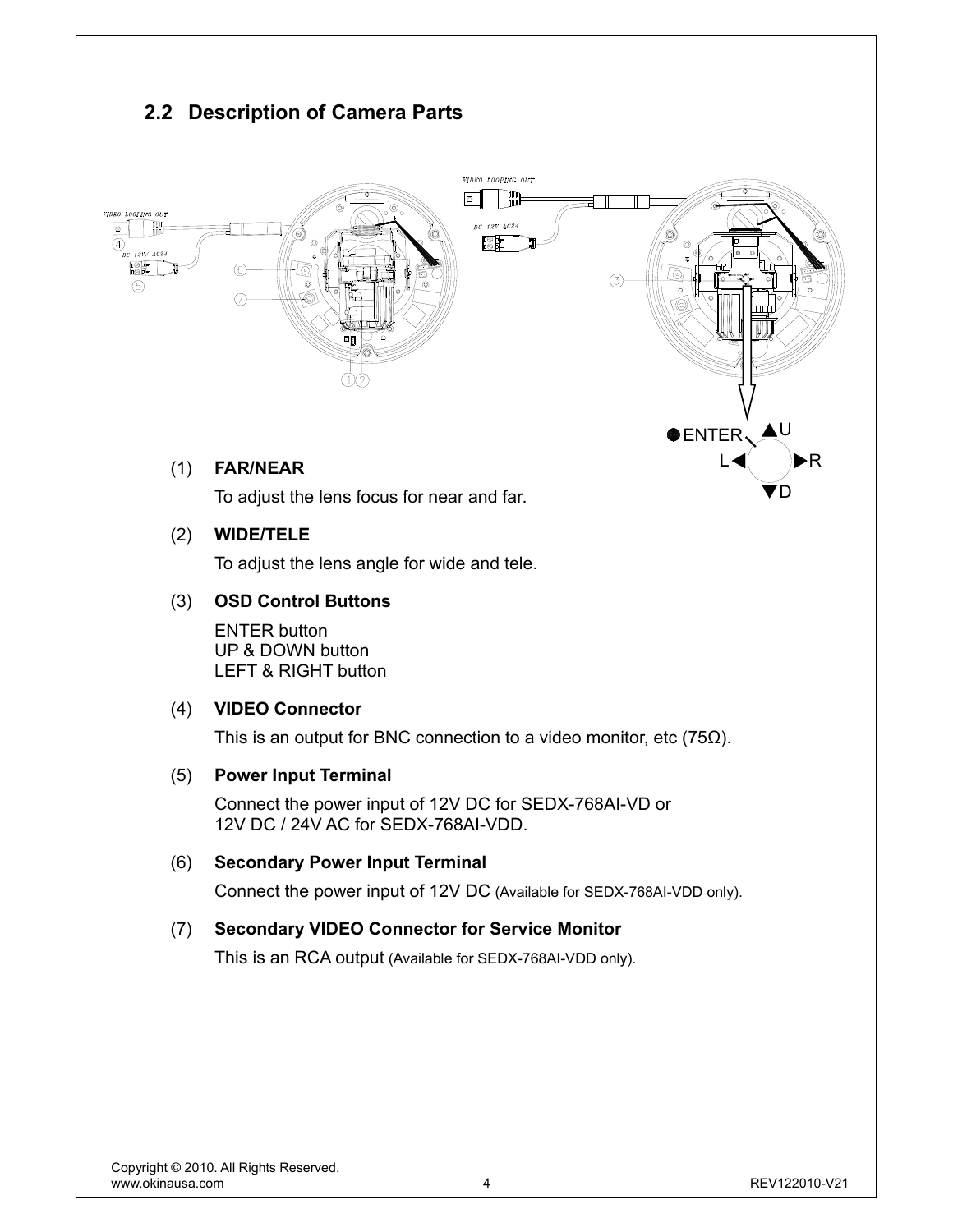# **3. OSD Operation**

# **3.1 OSD Control Buttons**



## ① **U (UP)**

Use this button to move the cursor upwards to the desired item.

#### ② **R (RIGHT)**

Use this button to move the cursor to the right to select or to adjust the parameters of the selected item. The parameter increases when the right button is pressed.

#### ③ **D (DOWN)**

Use this button to move the cursor downwards to the desired item.

#### ④ **L (LEFT)**

Use this button to move the cursor to the left to select or to adjust the parameters of the selected item. The parameter decreases when the left button is pressed.

#### ⑤ **ENTER**

Use this button to display the main menu, to confirm and to enter the submenus when they're available. Items with the symbol "<" in the end contain sub-menus. For further settings of those items, select the desired item with the button  $\triangle$  or  $\blacktriangledown$  and press the ENTER button to bring up the sub-menu and edit.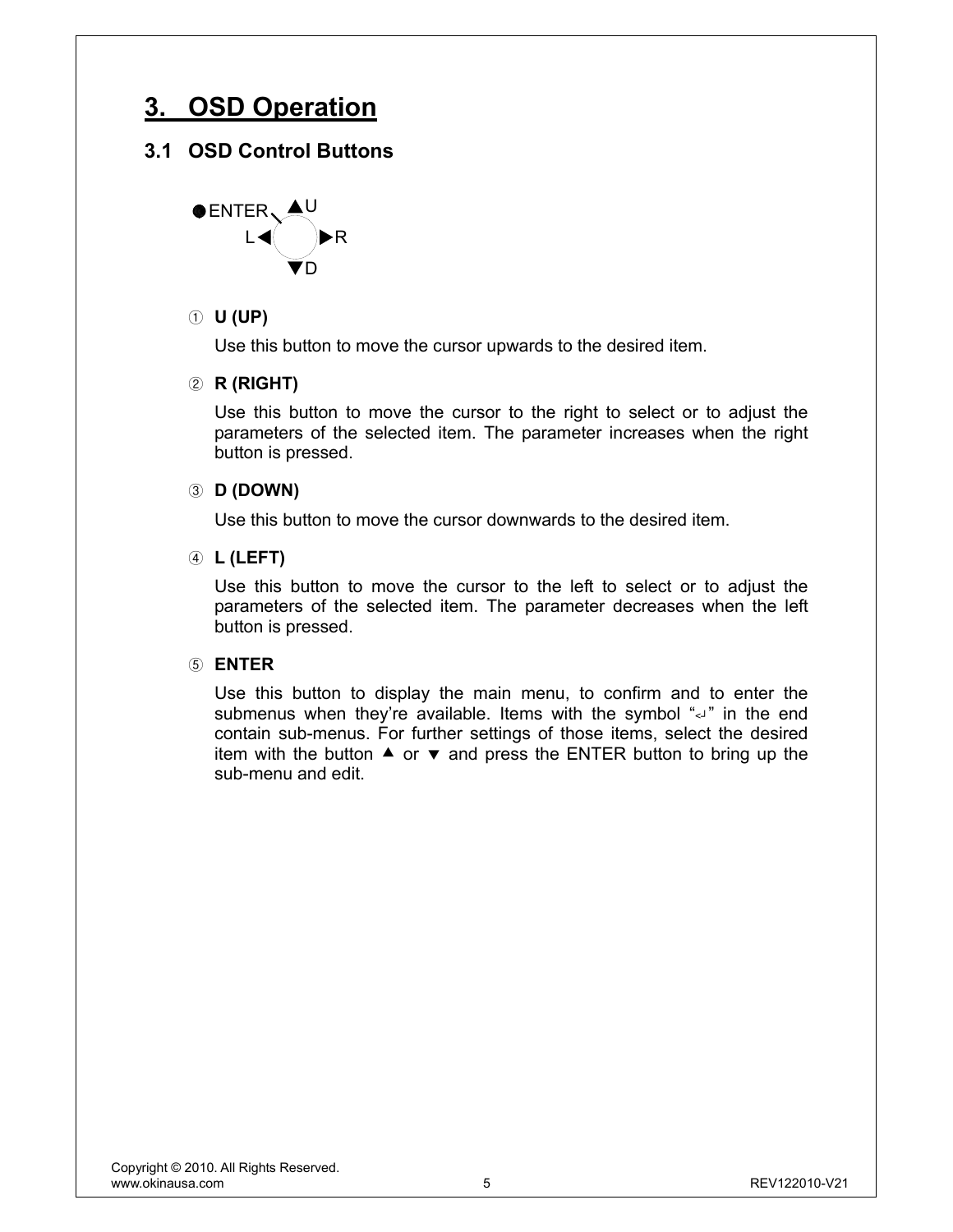# **3.2 OSD Operation**

 $\blacktriangleright$ 



| <b>SETUP MENU</b>                                                                                                                                                                                                                                              |                                                                       |
|----------------------------------------------------------------------------------------------------------------------------------------------------------------------------------------------------------------------------------------------------------------|-----------------------------------------------------------------------|
| <b>LENS</b><br>SHUTTER/AGC<br><b>NR</b><br><b>WHITE BAL</b><br><b>ATR</b><br><b>BACKLIGHT</b><br><b>DAY/NIGHT</b><br>NEXT <j<br>EXIT<j< td=""><td>L&gt;OTUA<br/>L&gt;OTUA<br/>لے<br/>ATW&lt;<br/>OFF<br/>OFF<br/>L&gt;OTLIA<br/>SAVE ALI &lt;</td></j<></j<br> | L>OTUA<br>L>OTUA<br>لے<br>ATW<<br>OFF<br>OFF<br>L>OTLIA<br>SAVE ALI < |

#### **1. Start to operate the OSD menu**

Press the **ENTER** button to bring up the OSD main menu to start operating OSD menus.

#### **2. Select items with the cursor buttons**

- $\bullet$  Use buttons  $\blacktriangle$  and  $\blacktriangledown$  to move the cursor up and down.
- $\cdot$  Use buttons  $\triangleleft$  and  $\triangleright$  to switch the modes or to adjust the parameters or the values of the settings.

#### **3. Switch to the sub-menu**

Items with the symbol "<" in the end contain sub-menus. For further settings of those items, select the desired item with the button  $\blacktriangle$  or  $\blacktriangledown$  and press the **ENTER** button to bring up the sub-menu and edit.



#### **4. Return to the previous page**

Select **RETURN** and press the **ENTER** button to return to the previous page.

#### **5. Exit the OSD menu**

Select **EXIT** with the button  $\triangle$  or  $\triangledown$  and press the **ENTER** button to exit the OSD menu.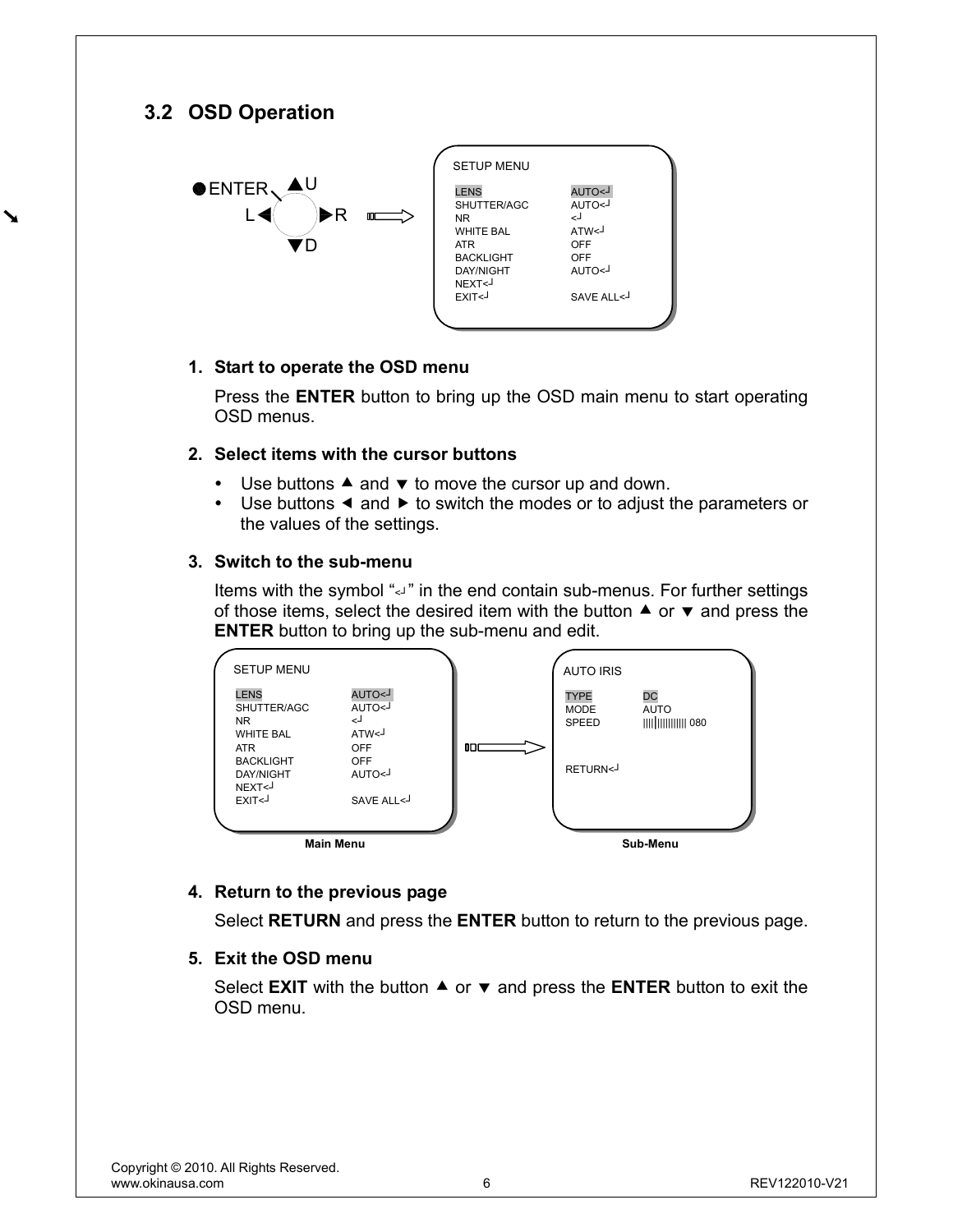# **4. Configuration**

# **4.1 LENS**

When the **SETUP MENU** is displayed on the screen, use buttons  $\triangle$  and  $\triangledown$  to select the *LENS* and press the **ENTER** button to do further settings.

|                                                       | <b>Main Menu</b>                                                       |    |                                            | Sub-Menu          |  |
|-------------------------------------------------------|------------------------------------------------------------------------|----|--------------------------------------------|-------------------|--|
|                                                       |                                                                        |    |                                            |                   |  |
| <b>DAY/NIGHT</b><br>NEXT <j<br>EXIT&lt;</j<br>        | L>OTUA<br>SAVE ALL <j< td=""><td></td><td></td><td></td><td></td></j<> |    |                                            |                   |  |
| ATR.<br><b>BACKLIGHT</b>                              | <b>OFF</b><br><b>OFF</b>                                               | 0D | RETURN <j< td=""><td></td><td></td></j<>   |                   |  |
| <b>LENS</b><br>SHUTTER/AGC<br>NR.<br><b>WHITE BAL</b> | L>OTUA<br>L>OTUA<br>لـ><br>ATW<                                        |    | <b>TYPE</b><br><b>MODE</b><br><b>SPEED</b> | DC<br><b>AUTO</b> |  |
| <b>SETUP MENU</b>                                     |                                                                        |    | <b>AUTO IRIS</b>                           |                   |  |

Select to set the mechanical iris of the lens.

| <b>Function</b> | Option <sup>1</sup> |
|-----------------|---------------------|
| <b>LENS</b>     | MANUAL<br>L>OTUA    |

#### y *MANUAL*

Auto electronic shutter

y *AUTO<┘*

Auto electronic shutter + Mechanical auto IRIS

When **AUTO***<┘* is selected, click **ENTER** to bring up the *AUTO IRIS* sub-menu for further settings.

## **4.1.1 AUTO IRIS**

Adjust the settings of the *AUTO IRIS*.

| <b>Function</b> | <b>Option</b>                              |
|-----------------|--------------------------------------------|
| <b>TYPE</b>     | DC<br><b>VIDEO</b>                         |
| <b>MODE</b>     | <b>OPEN</b><br><b>CLOSE</b><br><b>AUTO</b> |
| <b>SPEED</b>    | $000 - 255$                                |

y *TYPE*

Select to set the type of the mechanical iris.

- **DC**: DC Lens.
- **VIDEO**: VIDEO Lens.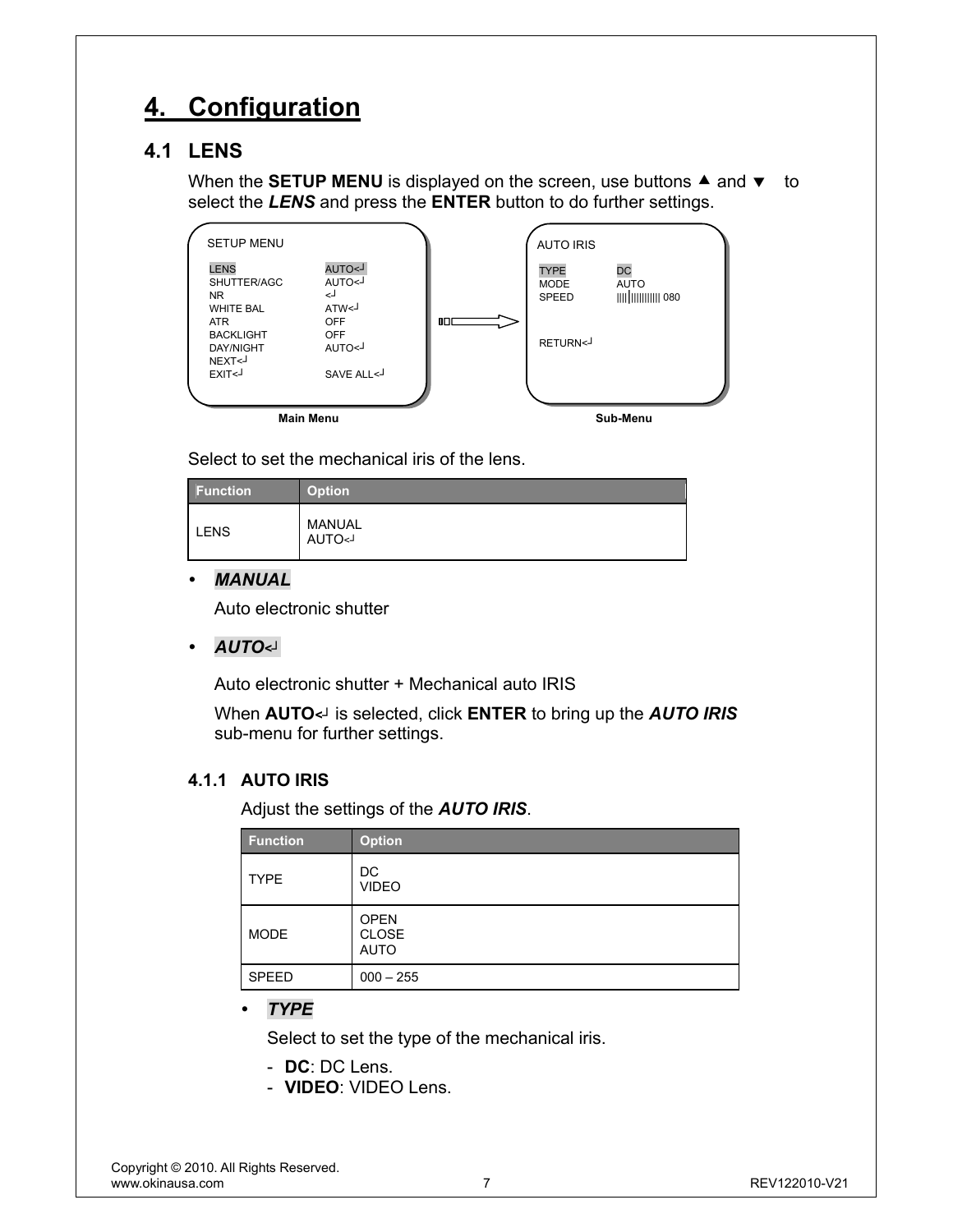# y *MODE*

Select to set the type of control to be exercised over the mechanical iris.

- **OPEN**: The mechanical iris is fixed to open.
- **CLOSE**: The mechanical iris is fixed to close.
- **AUTO**: The mechanical iris is controlled automatically.
- y *SPEED*

Select to set the convergence speed of the mechanical iris.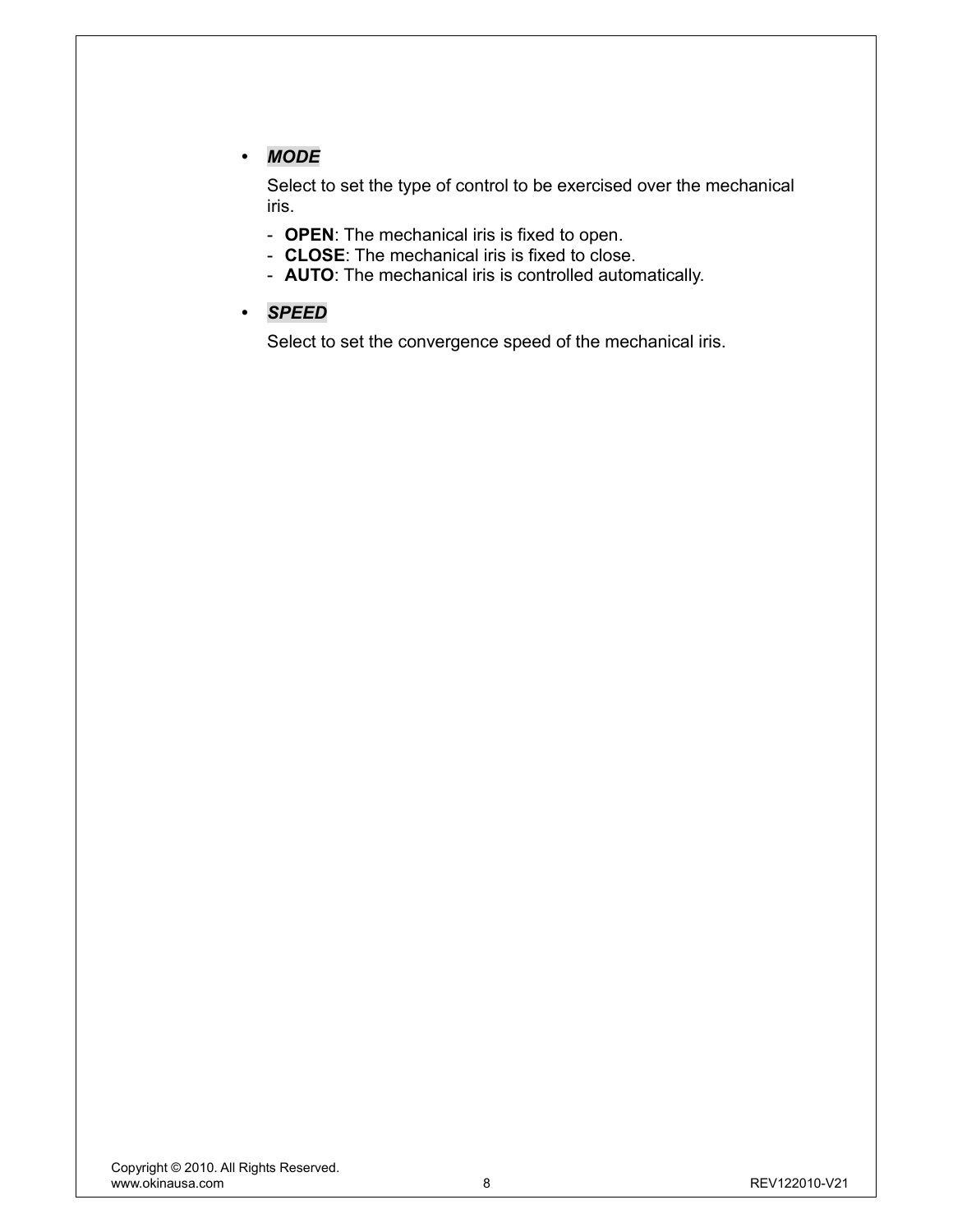# **4.2 SHUTTER/AGC**

When the **SETUP MENU** is displayed on the screen, use buttons  $\triangle$  and  $\blacktriangledown$  to select the *SHUTTER/AGC* and press the **ENTER** button to do further settings.

| <b>SETUP MENU</b>                                                                                                                                                                                                                                |                                                                       |
|--------------------------------------------------------------------------------------------------------------------------------------------------------------------------------------------------------------------------------------------------|-----------------------------------------------------------------------|
| LENS<br>SHUTTER/AGC<br><b>NR</b><br><b>WHITE BAL</b><br><b>ATR</b><br><b>BACKLIGHT</b><br>DAY/NIGHT<br>NFXT <j<br>EXIT<j< th=""><th>L&gt;OTUA<br/>L&gt;OTUA<br/>لے<br/>ATW&lt;<br/>OFF<br/>OFF<br/>L&gt;OTIJA<br/>SAVE ALL &lt;</th></j<></j<br> | L>OTUA<br>L>OTUA<br>لے<br>ATW<<br>OFF<br>OFF<br>L>OTIJA<br>SAVE ALL < |
|                                                                                                                                                                                                                                                  |                                                                       |

Select to set Auto exposure or Manual exposure.

| <b>Function</b> | <b>Option</b>          |
|-----------------|------------------------|
| SHUTTER/AGC     | MANUAL <j< td=""></j<> |

#### y *AUTO<┘*:

When **AUTO***<┘* is selected, click **ENTER** to bring up the *AUTO SETUP* sub-menu for further settings.

#### y *MANUAL<┘*:

When **MANUAL***<┘* is selected, click **ENTER** to bring up the *MANUAL*  **SETUP** sub-menu for further settings.

#### **4.2.1 AUTO SETUP**

Adjust the settings of the *AUTO SETUP*.

| <b>Function</b>         |                   | <b>Option</b>                               |
|-------------------------|-------------------|---------------------------------------------|
| <b>HIGH</b>             | <b>MODE</b>       | <b>SHUT+AUTO IRIS</b><br><b>AUTO IRIS *</b> |
| <b>LUMINANCE</b>        | <b>BRIGHTNESS</b> | $000 - 255$                                 |
| LOW<br><b>LUMINANCE</b> | <b>MODE</b>       | <b>OFF</b><br><b>AGC</b>                    |
|                         | <b>BRIGHTNESS</b> | x0.25; x0.50; x0.75; x1.00                  |

- y *HIGH LUMINANCE* 
	- **MODE**

Select to specify AE control on the medium- and high-brightness side.

**SHUT + AUTO IRIS**: Auto electronic shutter + Mechanical auto IRIS **AUTO IRIS**: Shutter fix + Mechanical auto IRIS

#### **NOTICE**:

If **MANUAL** has been selected as the *LENS* function setting, **SHUT** will be displayed, and the settings made in this section will not take effect.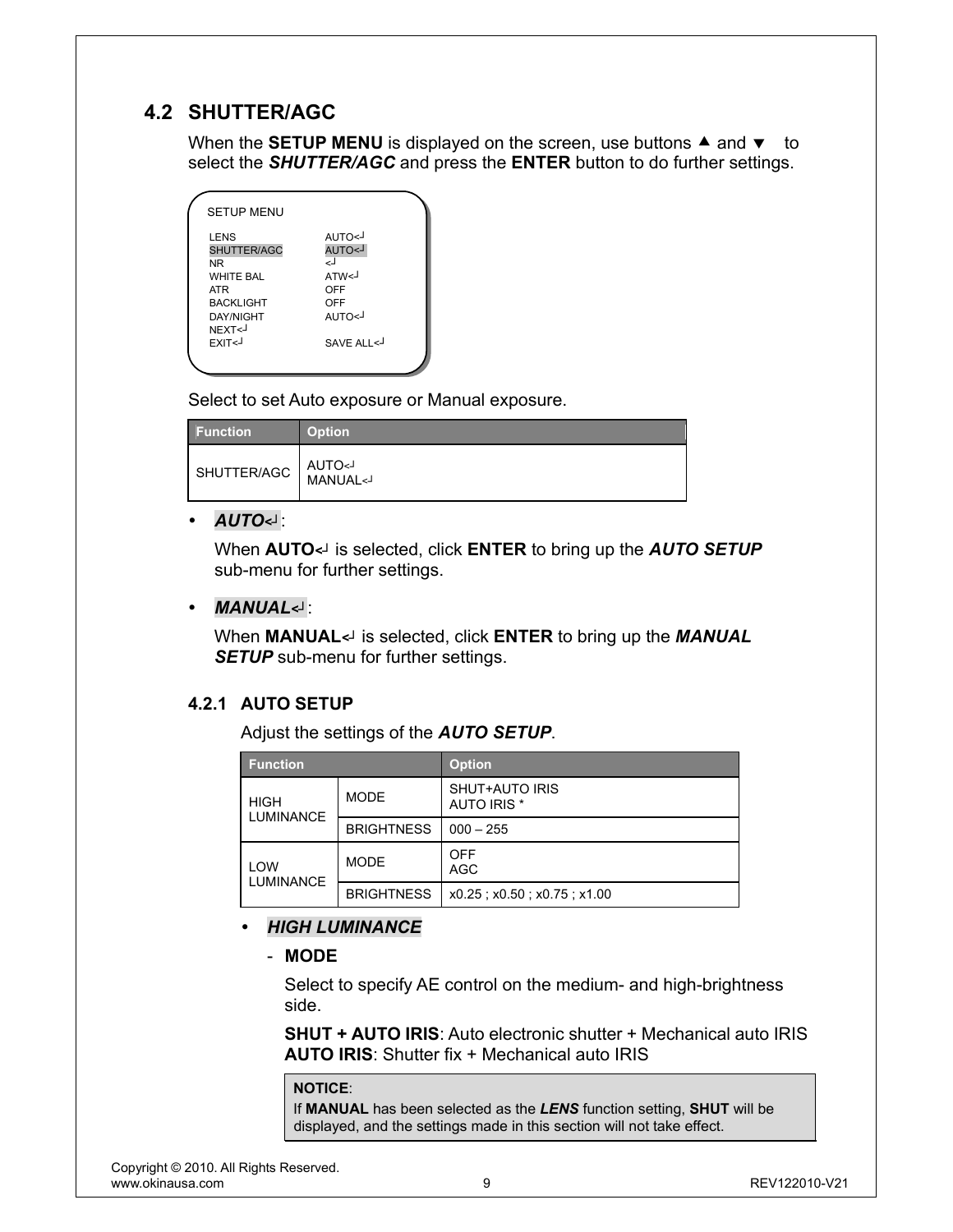#### - **BRIGHTNESS**

Select to specify the high- and medium-brightness side reference.

The brightness changes depending on whether the *ATR* function is **ON** or **OFF**, and whether the **CRS** mode has been selected as the *AWB* function.

Please note that the brightness will change when *ATR* or *WHITE BAL* is set to **ANTI CR** (CRS mode), etc., after *BRIGHTNESS* has been set.

## y *LOW LUMINANCE*

#### - **MODE**

Select to specify AE control on the low-brightness side. **OFF**: OFF **AGC**: Auto gain control

#### - **BRIGHTNESS**

Select to specify the low-brightness side reference.

#### **4.2.2 MANUAL SETUP**

Adjust the settings of the *MANUAL SETUP*.

| <b>Function</b> | <b>Option</b>                                                                          |
|-----------------|----------------------------------------------------------------------------------------|
| <b>MODE</b>     | SHUT+ AGC                                                                              |
| <b>SHUTTER</b>  | $1/60^*$ ; $1/100^*$ ; $1/250$ ; $1/500$ ; $1/1000$ ; $1/2000$ ; $1/4000$ ;<br>1/10000 |
| AGC             | 6.00 12.00 18.00 24.00 30.00 36.00 42.00 44.80                                         |

## y *MODE*

"**SHUT+AGC**" is the only option available for the ME operation mode. There are no other options.

## y *SHUTTER*

Select to set the ME shutter speed (in fractions of a second).

## y *AGC*

Select to set the *AGC* value for ME.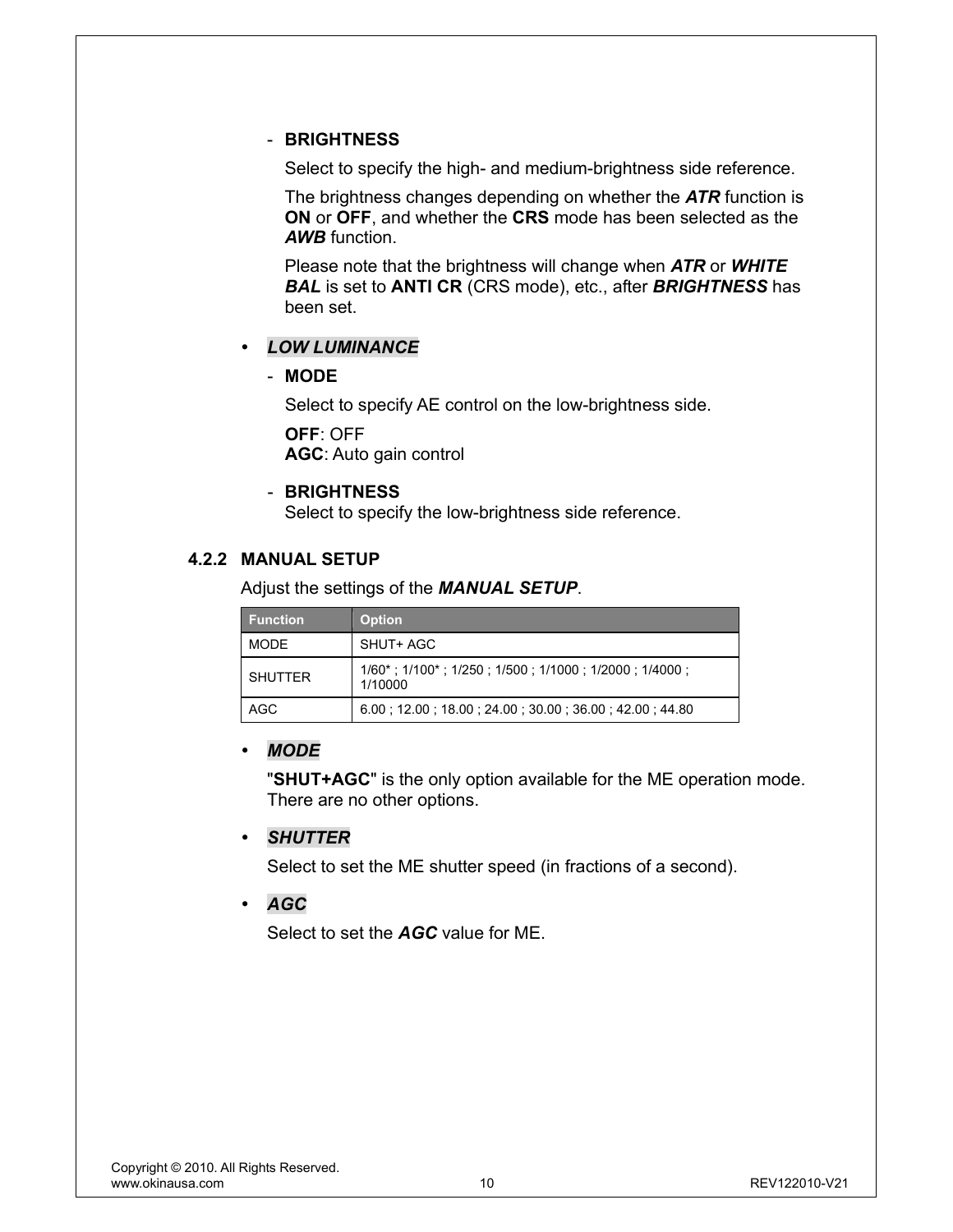# **4.3 NR**

This item is used to set the noise reduction.

| <b>SETUP MENU</b>                                                                                                                                                                                                                                             |                                                                      |
|---------------------------------------------------------------------------------------------------------------------------------------------------------------------------------------------------------------------------------------------------------------|----------------------------------------------------------------------|
| <b>LENS</b><br>SHUTTER/AGC<br><b>NR</b><br><b>WHITF RAI</b><br><b>ATR</b><br><b>BACKLIGHT</b><br><b>DAY/NIGHT</b><br>NEXT <j<br>EXIT<j< th=""><th>L&gt;OTUA<br/>L&gt;OTUA<br/>لہ<br/>ATW&lt;<br/>OFF<br/>OFF<br/>L&gt;OTUA<br/>SAVE ALL &lt;</th></j<></j<br> | L>OTUA<br>L>OTUA<br>لہ<br>ATW<<br>OFF<br>OFF<br>L>OTUA<br>SAVE ALL < |
|                                                                                                                                                                                                                                                               |                                                                      |

Select to bring up the *NR* sub-menu for further settings.

| <b>Function</b> | <b>Option</b>               |
|-----------------|-----------------------------|
| NR MODE         | <b>OFF</b><br>v<br>C<br>Y/C |
| Y LEVEL         | 000-015                     |
| <b>C LEVEL</b>  | 000-015                     |

#### y *NR MODE*

Select to set the 2D NR filter mode.

- **OFF**: Y and C filters OFF
- **Y**: Y filter ON
- **C**: C filter ON
- **Y/C**: Y and C filters ON

# y *Y LEVEL*

Select to set the Y filter strength.

## y *C LEVEL*

Select to set the C filter strength.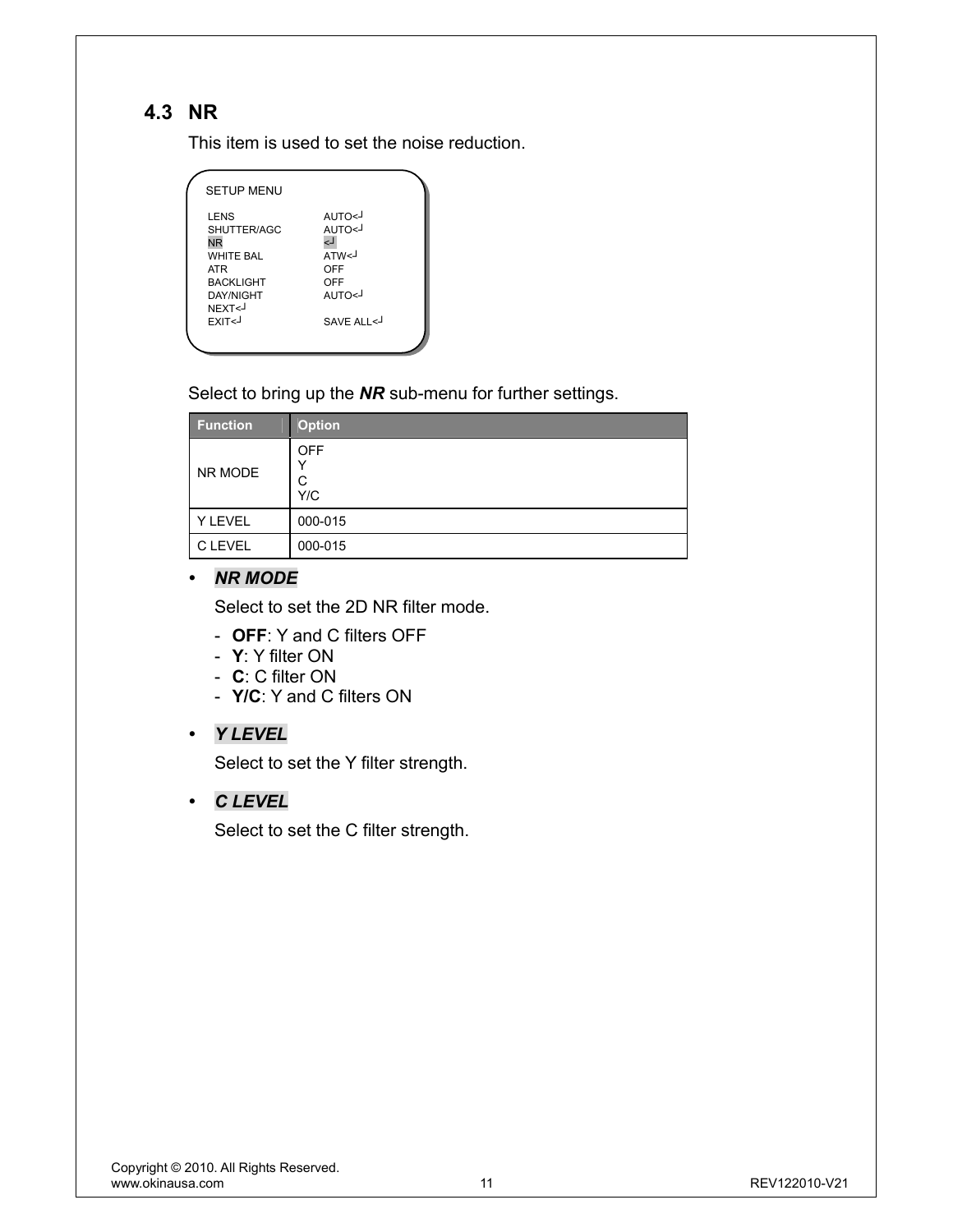# **4.4 WHITE BAL (White Balance)**

The screen color can be adjusted by using the *WHITE BAL* function.

- 1. Please use the ▲ and ▼ buttons to **WHITE BAL** on the **SETUP MENU** and press the **ENTER** button to do further settings.
- 2. Please select the desired item and press  $\triangleleft$  and  $\triangleright$  buttons to adjust the settings.

| <b>SETUP MENU</b>                                                                                                                                                |                                                                                            |
|------------------------------------------------------------------------------------------------------------------------------------------------------------------|--------------------------------------------------------------------------------------------|
| <b>LENS</b><br>SHUTTER/AGC<br><b>NR</b><br><b>WHITE BAL</b><br><b>ATR</b><br><b>BACKLIGHT</b><br><b>DAY/NIGHT</b><br>NEXT <j<br><b>FXIT<j< b=""></j<></b></j<br> | L>OTUA<br>AUTO <j<br>لے<br/>L&gt;WTA<br/>OFF<br/>OFF<br/>L&gt;OTUA<br/>SAVE ALL&lt;</j<br> |
|                                                                                                                                                                  |                                                                                            |

Select to set the white balance Mode.

| <b>Function</b>  | <b>Option</b>                                                                                    |
|------------------|--------------------------------------------------------------------------------------------------|
| <b>WHITE BAL</b> | <b>ATW</b><br><b>PUSH</b><br>USER1<br>USER <sub>2</sub><br>ANTI CR<br><b>MANUAL</b><br>PUSH LOCK |

## **ATW (Auto Trace White balance)**

When **ATW***<┘* is selected, click **ENTER** to bring up the *ATW* sub-menu for further settings.

#### y *PUSH: All pull-in*

Select to set the white balance mode to the **PUSH** mode.

#### y *USER1: Fluorescent light fixed gain (3200K)*

When **USER1***<┘* is selected, click **ENTER** to bring up the *USER1 WB* sub-menu for further settings.

#### y *USER2: Outdoor fixed gain (6300K)*

When **USER2***<┘* is selected, click **ENTER** to bring up the *USER2 WB* sub-menu for further settings.

#### y *ANTI CR: Color rolling suppression*

Select to set the white balance mode to the **ANTI CR** mode.

#### **MANUAL: Manual white balance**

When **MANUAL***<┘* is selected, click **ENTER** to bring up the *MANUAL WB* sub-menu for further settings.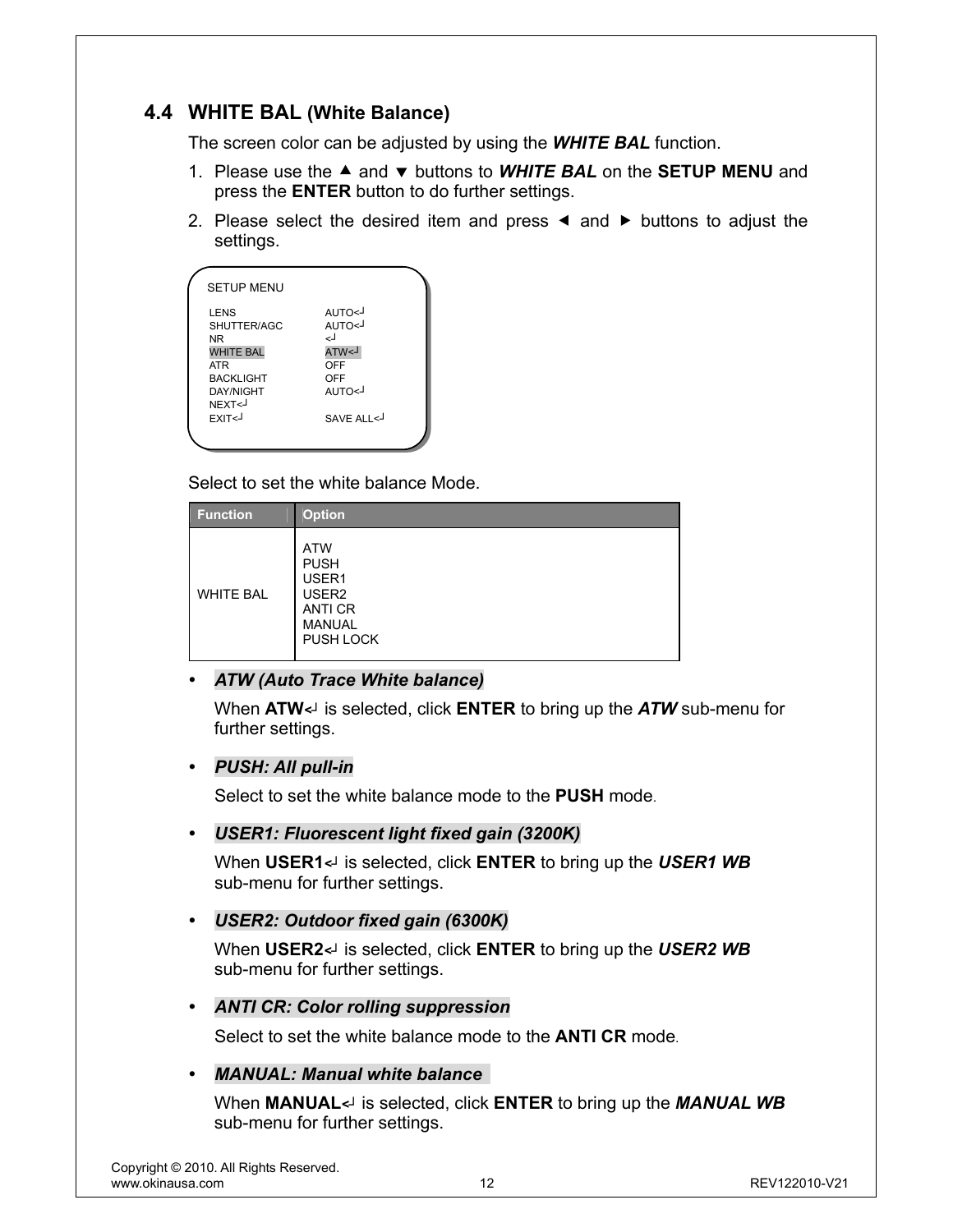# y *PUSH LOCK*

Select to set the white balance mode to the **PUSH LOCK** mode.

# **4.4.1 ATW (Auto Trace White Balance)**

Adjust the settings of the *ATW*.

| <b>Function</b>   | <b>Option</b>              |
|-------------------|----------------------------|
| <b>SPEED</b>      | 000-255                    |
| <b>DELAY CNT</b>  | 000-255                    |
| ATW FRAME         | x0.50; x1.00; x1.50; x2.00 |
| <b>ENVIROMENT</b> | INDOOR ; OUTDOOR           |

#### y *SPEED*

Select to adjust the pull-in speed of ATW.

# y *DELAY CNT*

Select to set the time-based hysteresis of ATW.

## y *ATW FRAME*

Select to set the pull-in frame magnification.

# y *ENVIROMENT*

Select to set the pull-in frame (indoor/outdoor) of ATW.

## **4.4.2 PUSH**

Select to allow the camera automatically adjust the white balance under all conditions.

## **4.4.3 USER1**

The gain values for the fluorescent light fixed mode are used as the adjustment items of *USER1 WB* on the internal OSD menu.

| <b>Function</b> | <b>Option</b> |
|-----------------|---------------|
| <b>B-GAIN</b>   | 000-255       |
| R-GAIN          | 000-255       |

# y *B-GAIN*

Used for operating the B gain in the WB fixed gain mode.

## y *R-GAIN*

Used for operating the R gain in the WB fixed gain mode.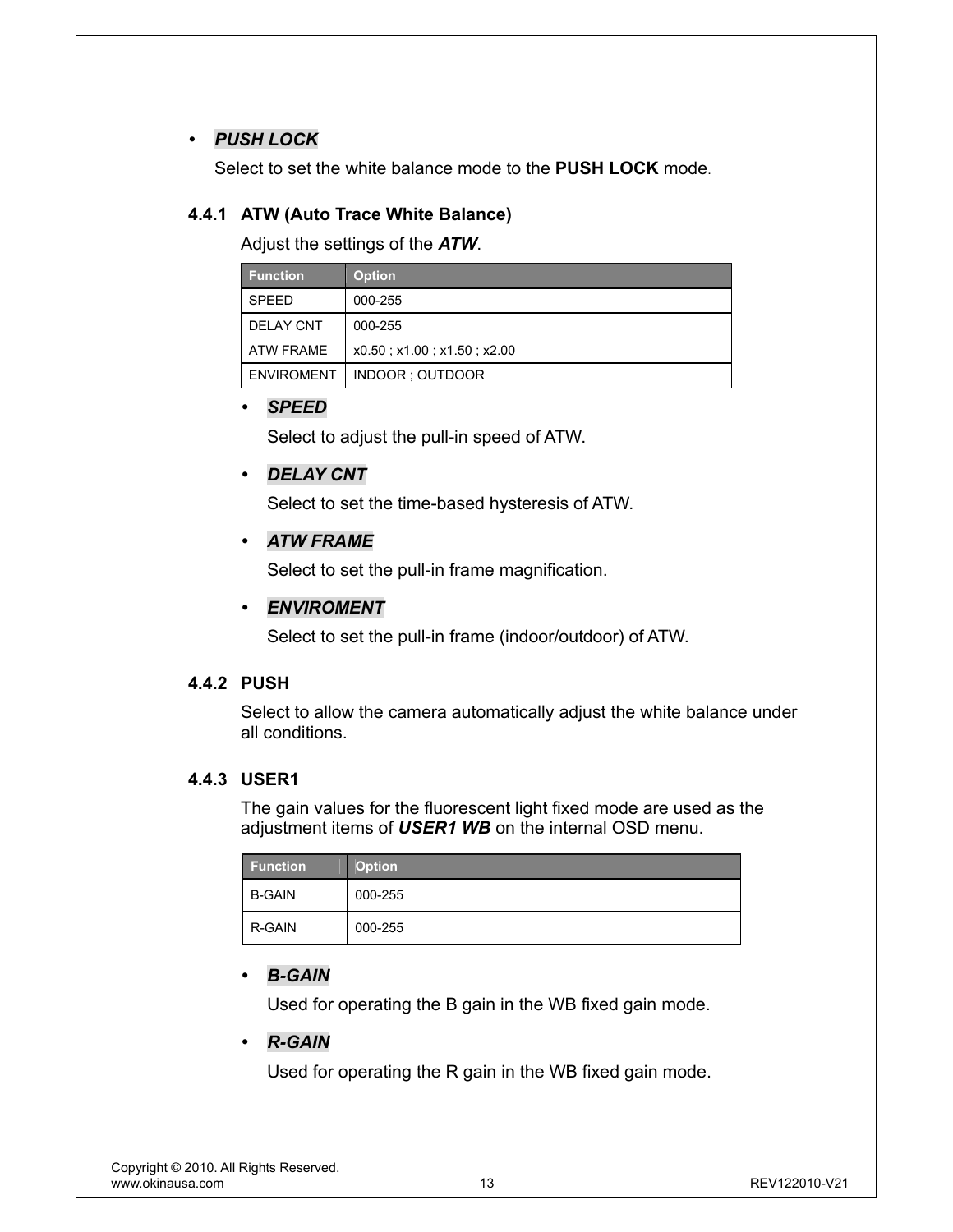#### **4.4.4 USER2**

The gain values for the outdoor fixed mode are used as the adjustment items of *USER2 WB* on the internal OSD menu.

| <b>Function</b> | Option <sup>'</sup> |
|-----------------|---------------------|
| <b>B-GAIN</b>   | 000-255             |
| R-GAIN          | 000-255             |

#### *B-GAIN*

Used for operating the B gain in the WB fixed gain mode.

#### y *R-GAIN*

Used for operating the R gain in the WB fixed gain mode.

#### **4.4.5 MANUAL WB (Manual White Balance)**

The B and R gain values for manual WB are set on this screen.

| <b>Function</b> | <b>Option</b> |
|-----------------|---------------|
| <b>LEVEL</b>    | 000-255       |

## y *LEVEL*

Select to set the B and R gain values for **MANUAL WB**. By incrementing or decrementing the B gain value, the R gain value is also adjusted in tandem.

#### **NOTICE**:

The actual variable range is limited to the range from the low color temperature (approx. 1800K) to the high color temperature (approx. 10500K) stored when the pre-white balance was adjusted.

#### **4.4.6 PUSH LOCK**

To find the optimal setting for the current luminance environment in this mode, point the camera towards a sheet of white paper and press the **ENTER** button.

Whenever the condition changes, readjust it.

#### **ATTENTION**:

The white balance can not fully function under the following conditions. Please select **PUSH LOCK** Mode when the following occurred.

- < When there's a higher temperature surrounded the object.
- < When there's darkness surrounded the object.
- < When there's a fluorescent light surrounded the object or where the light changes all the time.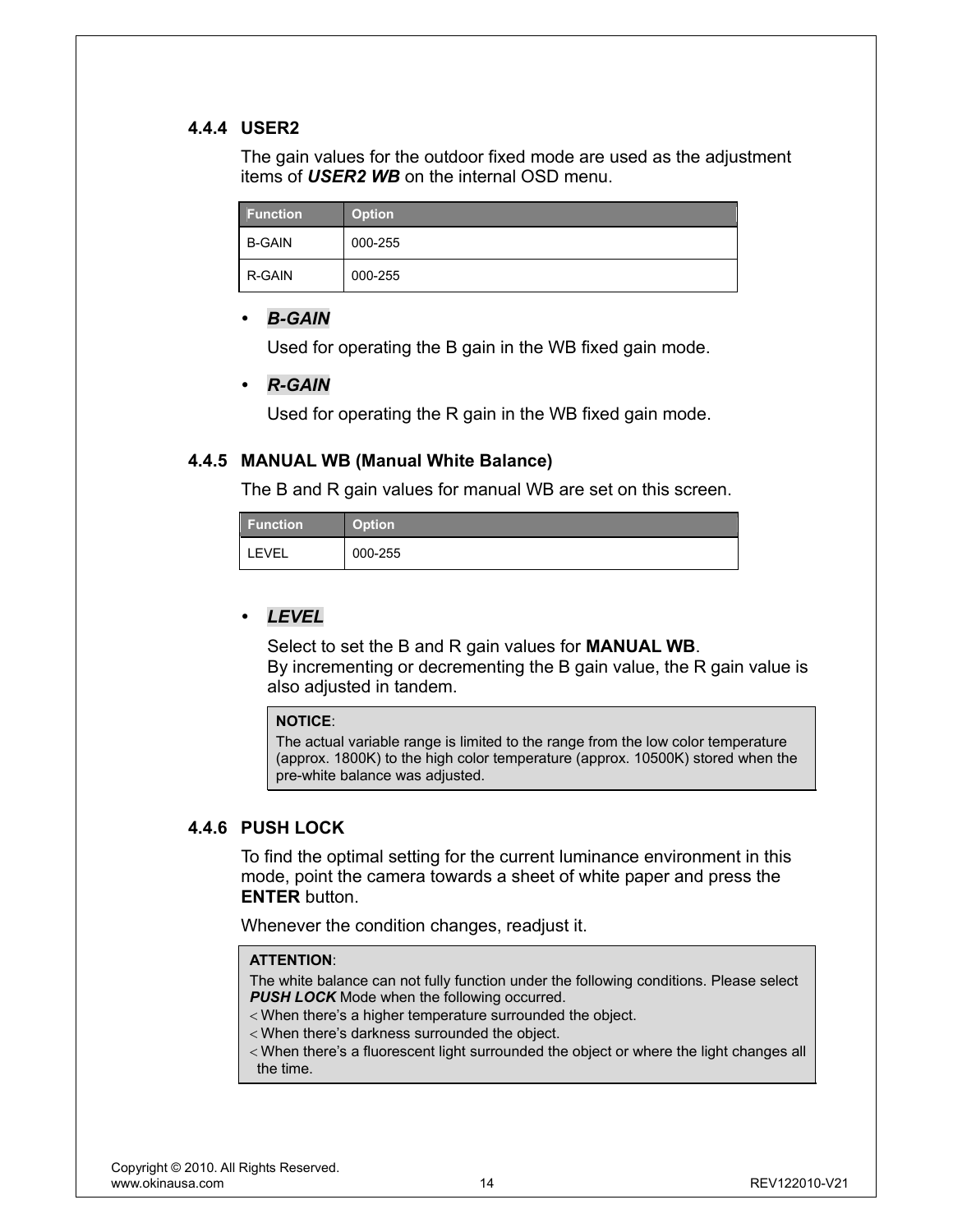# **4.5 ATR**

This item is used to set the Day/Night function.

| <b>SETUP MENU</b>                                                                                                                                 |                                                                      |  |
|---------------------------------------------------------------------------------------------------------------------------------------------------|----------------------------------------------------------------------|--|
| LENS<br>SHUTTER/AGC<br><b>NR</b><br><b>WHITE BAL</b><br><b>ATR</b><br><b>BACKLIGHT</b><br><b>DAY/NIGHT</b><br>NEXT<-<br><b>FXIT<j< b=""></j<></b> | L>OTUA<br>AUTO<<br>ارے<br>ATW<<br>OFF<br>OFF<br>L>OTUA<br>SAVE ALL < |  |
|                                                                                                                                                   |                                                                      |  |

# Select to set **ATR** to **OFF** or **ON**.

| <b>Function</b>  | <b>Option</b>                                                       |
|------------------|---------------------------------------------------------------------|
| <b>LUMINANCE</b> | LOW<br><b>MID</b><br><b>HIGH</b>                                    |
| CONTRAST         | LOW<br><b>MIDLOW</b><br><b>MID</b><br><b>MIDHIGH</b><br><b>HIGH</b> |

# y *OFF*

ATR OFF

y *ON* 

ATR ON

When **ON***<┘* is selected, click **ENTER** to bring up the *ATR* sub-menu for further settings.

# **4.5.1 ATR ON**

## y *LUMINANCE*

Select to set the extent of the luminance compression.

# y *CONTRAST*

Select to set the extent of the contrast enhancement.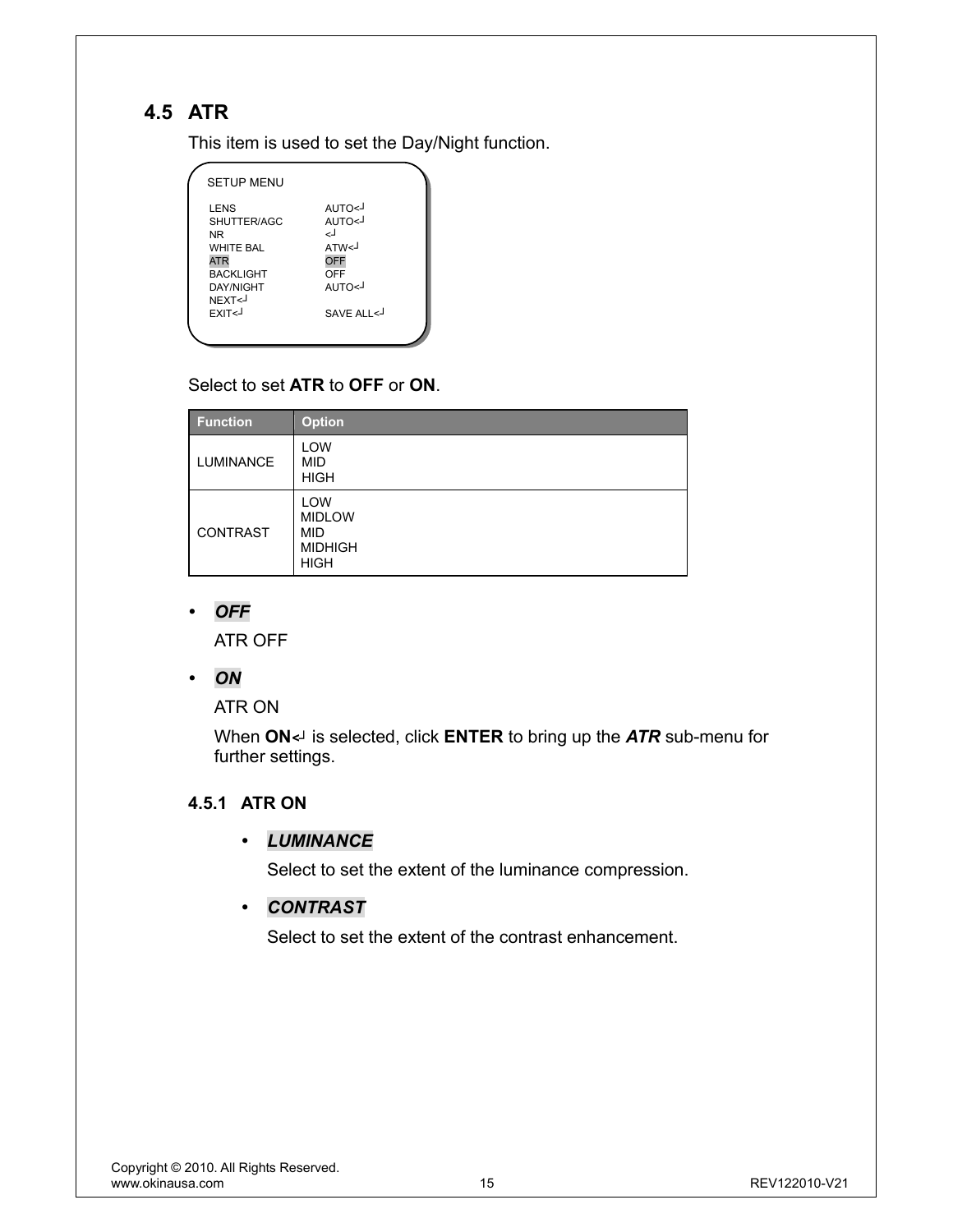# **4.6 BACKLIGHT**

This item is used to set the backlight compensation operation.

| <b>SETUP MENU</b>                                                                                                                                                                                                                                                      |                                                                             |  |
|------------------------------------------------------------------------------------------------------------------------------------------------------------------------------------------------------------------------------------------------------------------------|-----------------------------------------------------------------------------|--|
| LENS<br>SHUTTER/AGC<br><b>NR</b><br><b>WHITE BAL</b><br><b>ATR</b><br><b>BACKLIGHT</b><br><b>DAY/NIGHT</b><br>NEXT <j<br>EXIT<j< th=""><th>L&gt;OTUA<br/>L&gt;OTUA<br/>اے<br/>ATW&lt;<br/>OFF<br/><b>OFF</b><br/>L&gt;OTUA<br/>SAVE ALI &lt;</th><th></th></j<></j<br> | L>OTUA<br>L>OTUA<br>اے<br>ATW<<br>OFF<br><b>OFF</b><br>L>OTUA<br>SAVE ALI < |  |
|                                                                                                                                                                                                                                                                        |                                                                             |  |

# Select to set **BACKLIGHT** to **OFF**, **BLC** or **HLC**.

| <b>Function</b>  | <b>Option</b>                   |
|------------------|---------------------------------|
| <b>BACKLIGHT</b> | OFF<br><b>BLC</b><br><b>HLC</b> |

# y *OFF*

Backlight compensation OFF.

y *BLC* 

Backlight compensation ON.

y *HLC* 

HLC(Headlight compensation) function ON.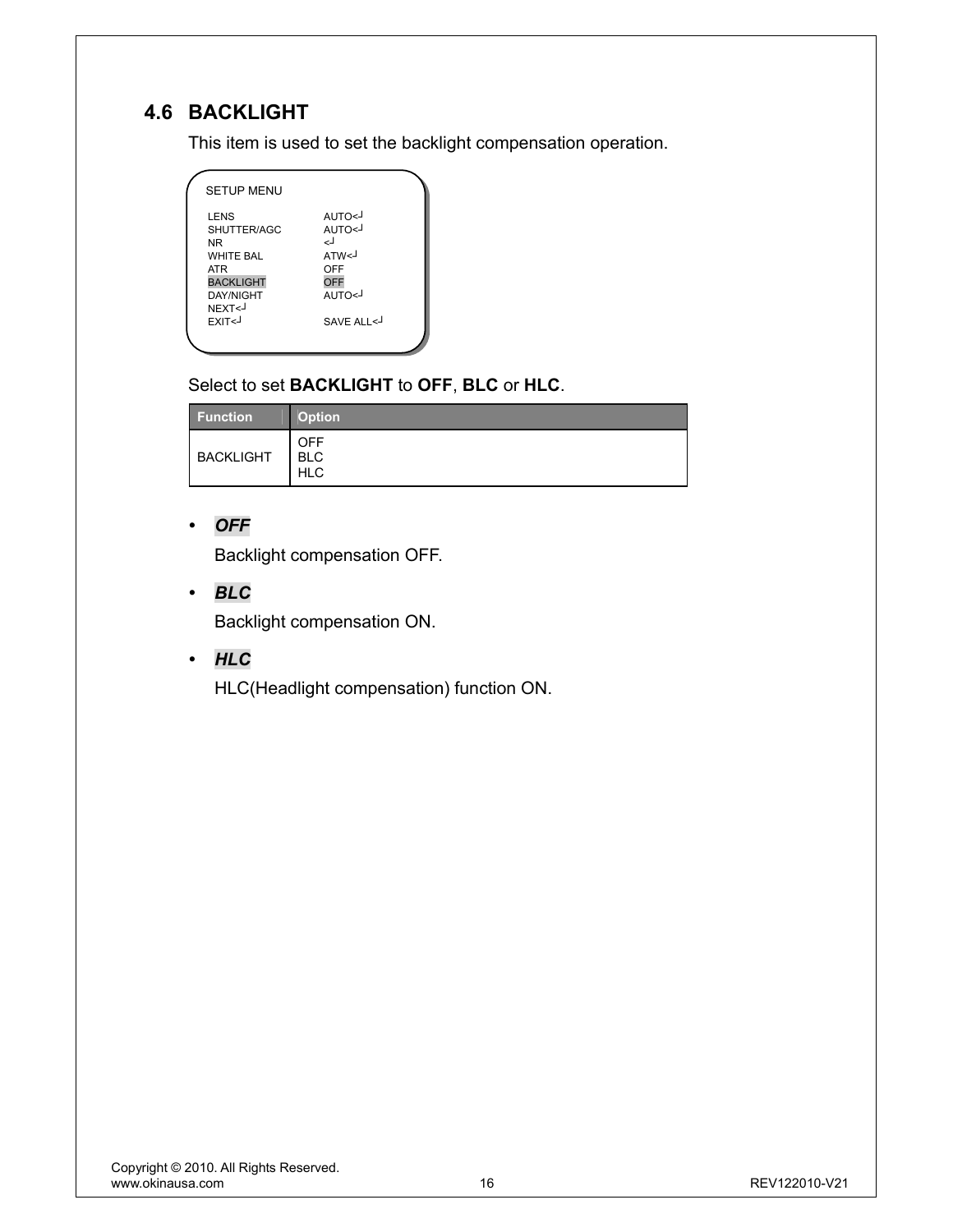# **4.7 DAY/NIGHT**

This item is used to set the Day/Night function.

| <b>SETUP MENU</b>                                                                                                                                                                                                                                                    |                                                                                                     |  |
|----------------------------------------------------------------------------------------------------------------------------------------------------------------------------------------------------------------------------------------------------------------------|-----------------------------------------------------------------------------------------------------|--|
| LENS<br>SHUTTER/AGC<br>NR<br><b>WHITE BAI</b><br><b>ATR</b><br><b>BACKLIGHT</b><br><b>DAY/NIGHT</b><br>NEXT <j<br>FXIT<j< td=""><td>L&gt;OTUA<br/>AUTO<j<br>ارے<br/>ATW<sub>1</sub><br/>OFF<br/>OFF<br/>L&gt;OTUA<br/>SAVE ALL &lt;</j<br></td><td></td></j<></j<br> | L>OTUA<br>AUTO <j<br>ارے<br/>ATW<sub>1</sub><br/>OFF<br/>OFF<br/>L&gt;OTUA<br/>SAVE ALL &lt;</j<br> |  |
|                                                                                                                                                                                                                                                                      |                                                                                                     |  |

# Select to set **DAY/NIGHT** to **AUTO**, **COLOR** or **B/W**.

| Function  | <b>Option</b>                                      |
|-----------|----------------------------------------------------|
| DAY/NIGHT | <b>AUTO<j< b=""><br/><b>COLOR</b><br/>B/W</j<></b> |

## y *AUTO*

Day or Night is automatically identified and controlled accordingly.

When **AUTO***<┘* is selected, click **ENTER** to bring up the *DAY/NIGHT* sub-menu for further settings.

#### y *COLOR*

The Day/Night function is set to **OFF**.

#### y *B/W*

The NIGHT mode is established forcibly, and chroma is set to **OFF**.

When **B/W***<┘* is selected, click **ENTER** to bring up the *B/W* sub-menu for further settings.

#### **4.7.1 B/W**

Adjust the settings of *B/W*.

| <b>Function</b> | <b>Option</b> |
|-----------------|---------------|
| <b>BURST</b>    | ΟN<br>OFF     |

Select to set whether to output the burst signal when the B/W (NIGHT mode established forcibly) status has been identified.

y *ON* 

Burst signal ON

y *OFF* 

Burst signal OFF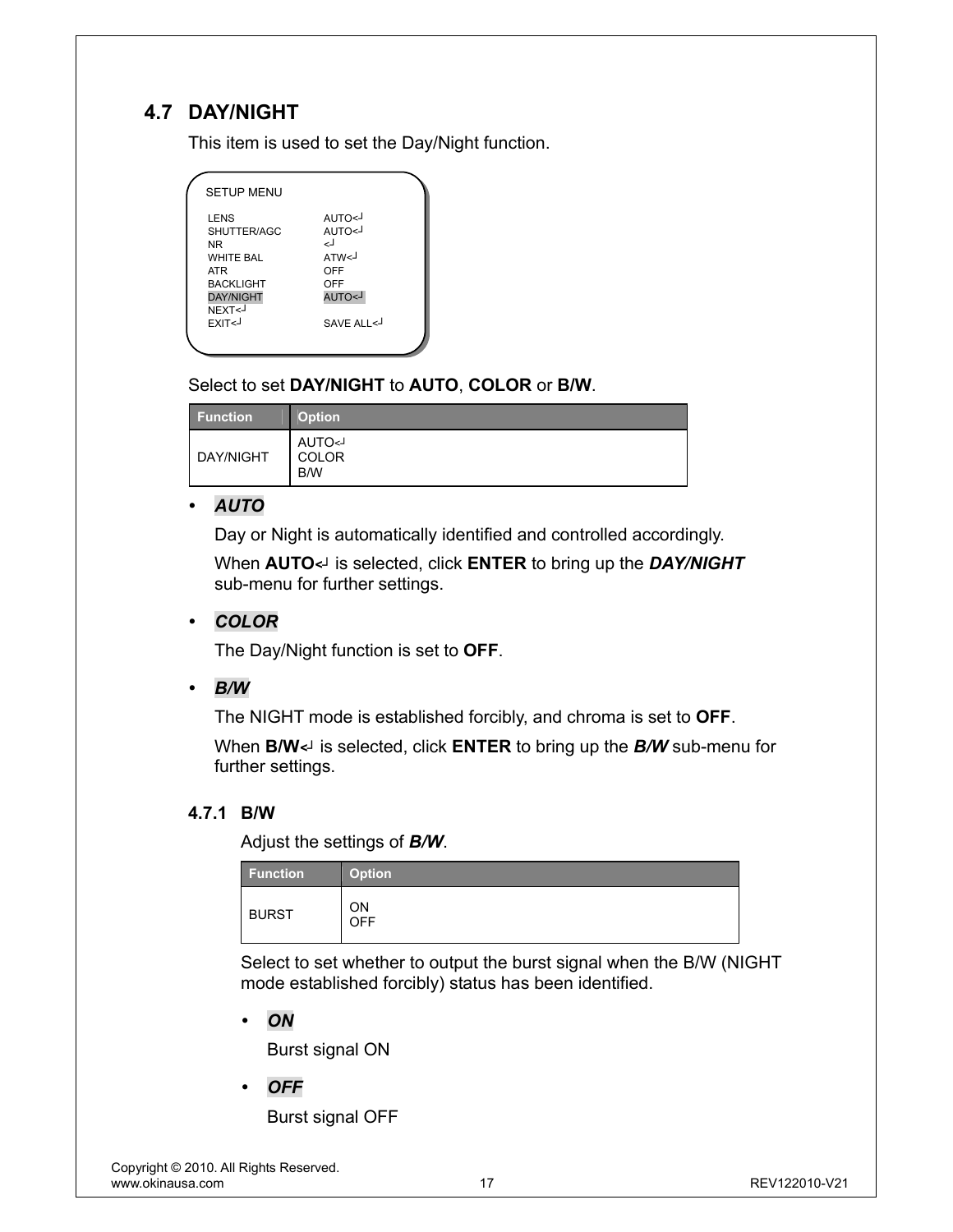# **4.7.2 DAY/NIGHT**

Adjust the settings of *DAY/NIGHT*.

| <b>Function</b>  | <b>Option</b>           |
|------------------|-------------------------|
| <b>BURST</b>     | <b>ON</b><br><b>OFF</b> |
| <b>DELAY CNT</b> | 000-255                 |
| DAY->NIGHT       | 000-255                 |
| NIGHT->DAY       | 000-255                 |

#### y *BURST*

Select to set whether to output the burst signal when the Night status has been identified.

- **ON**: Burst signal ON
- **OFF**: Burst signal OFF

#### y *DELAY CNT*

Select to set the Night/Day identification transfer time.

#### y *DAY->NIGHT*

Select to set the threshold for identifying the Night status from the Day status.

#### y *NIGHT->DAY*

Select to set the threshold for identifying the Day status from the Night status.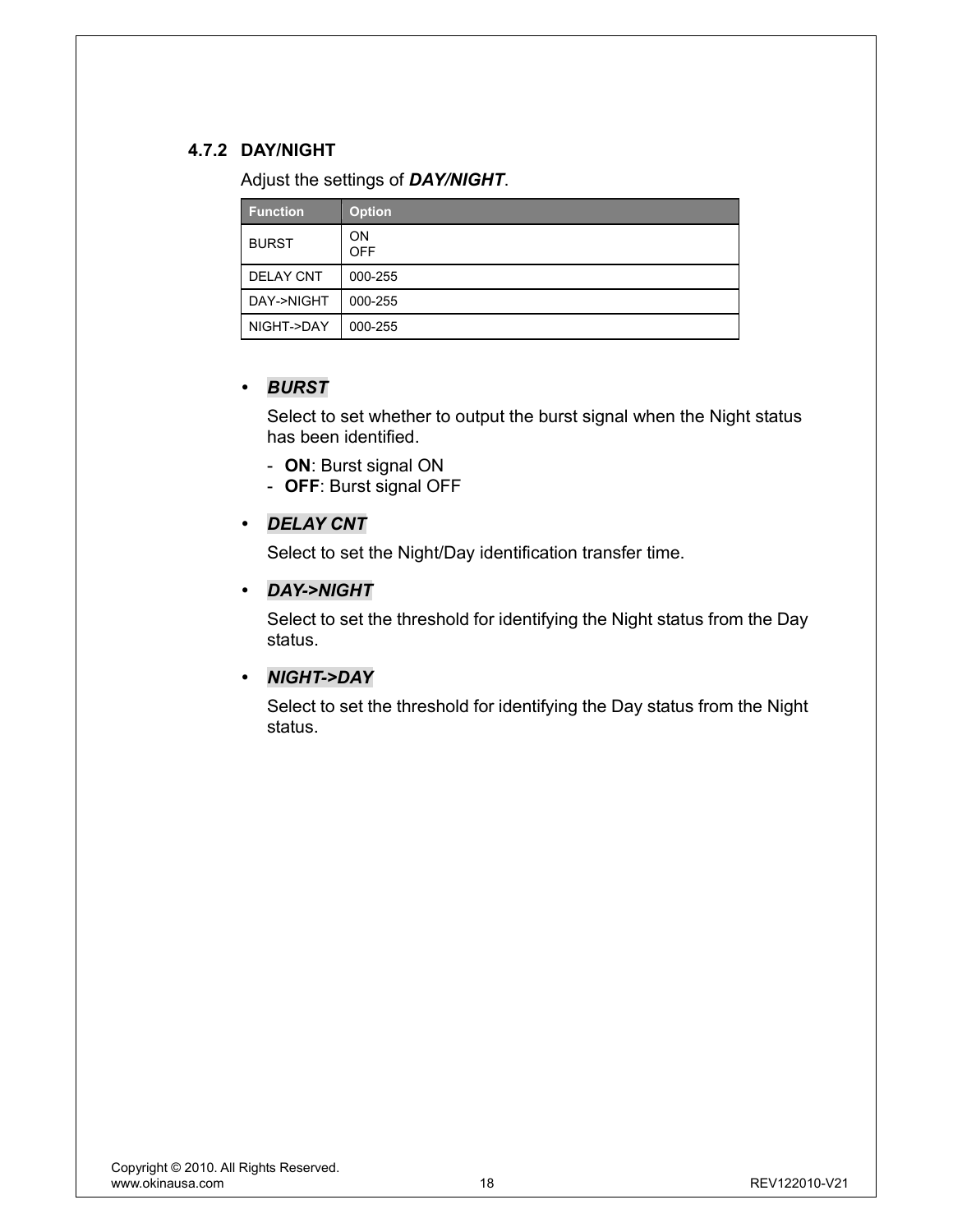# **4.8 PICT ADJUST**

This item is used to set the PICT ADJUST function.

| <b>SETUP MENU</b>                                                                                         |                                            |
|-----------------------------------------------------------------------------------------------------------|--------------------------------------------|
| <b>PICT ADJUST</b><br><b>MOTION DET</b><br><b>PRIVACY</b><br>CAMERA ID<br>LANGUAGE<br><b>CAMERA RESET</b> | لے<br>ON<1<br>OFF<br>OFF<br><b>ENGLISH</b> |
| BACK <j<br>EXIT<j< td=""><td>SAVE ALL&lt;</td></j<></j<br>                                                | SAVE ALL<                                  |

Select to bring up the *PICT ADJUST* sub-menu for further settings.

| <b>Function</b>   | <b>Option</b>    |
|-------------------|------------------|
| <b>MIRROR</b>     | <b>OFF</b><br>OΝ |
| <b>BRIGHTNESS</b> | 000-255          |
| <b>CONTRAST</b>   | 000-255          |
| <b>SHARPNESS</b>  | 000-255          |
| <b>HUE</b>        | 000-255          |
| <b>GAIN</b>       | 000-255          |

#### y *MIRROR*

Select to set the horizontal flip for the display output.

- **OFF**: Normal output
- **ON**: Horizontally flipped output

## y *BRIGHTNESS*

Select to set the screen brightness.

#### y *CONTRAST*

Select to set the screen contrast.

y *SHARPNESS* 

Select to set the screen sharpness.

y *HUE* 

Select to adjust the hue.

y *GAIN* 

Select to adjust the color gain.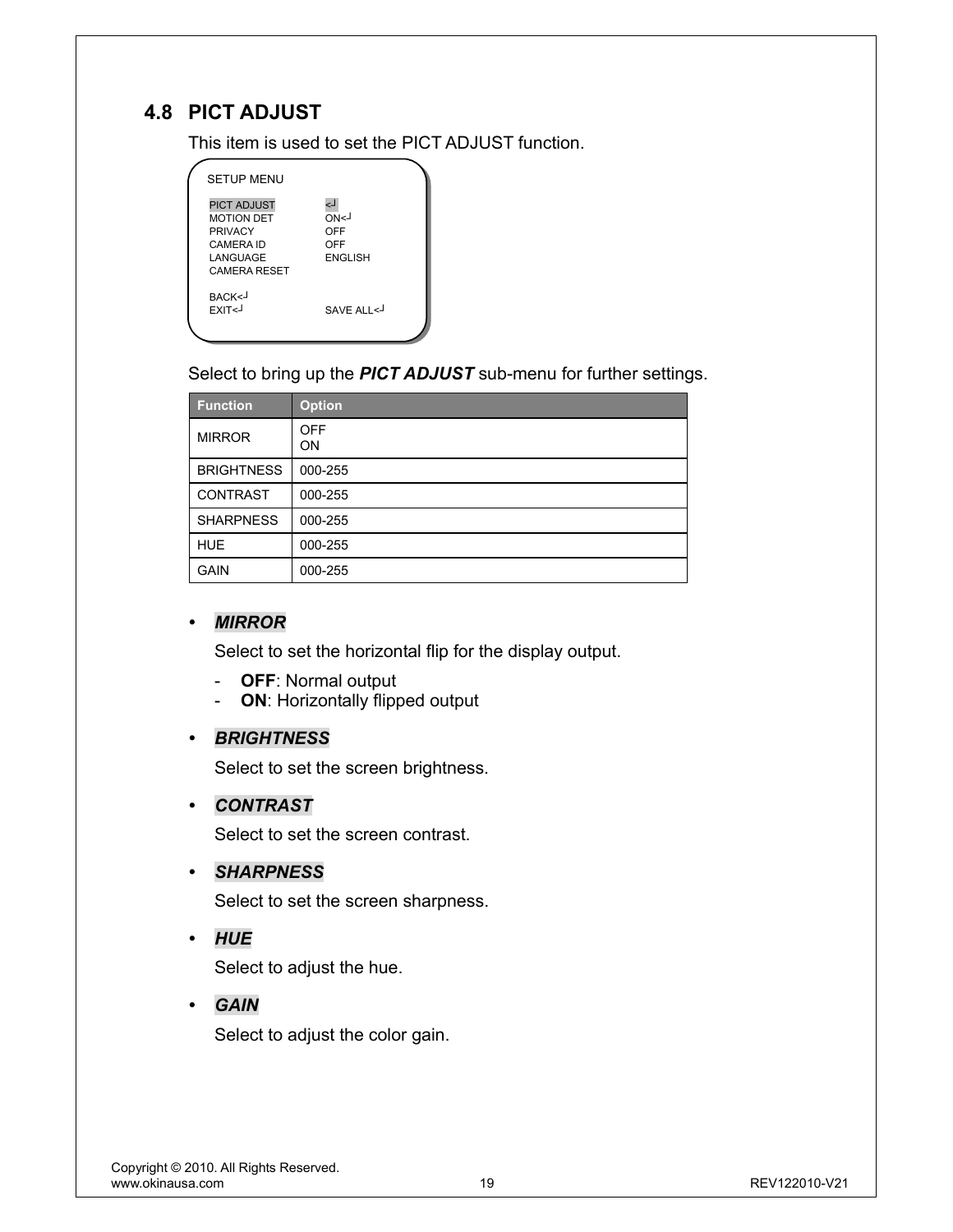# **4.9 MOTION DET (Motion Detection)**

This item is used to set the Motion Detection function.

| <b>SETUP MENU</b>                                                                                                |                                                      |  |
|------------------------------------------------------------------------------------------------------------------|------------------------------------------------------|--|
| <b>PICT ADJUST</b><br><b>MOTION DET</b><br><b>PRIVACY</b><br><b>CAMERA ID</b><br>LANGUAGE<br><b>CAMERA RESET</b> | اے<br><b>L&gt;NO</b><br>OFF<br>OFF<br><b>ENGLISH</b> |  |
| BACK<-<br>EXIT <j< td=""><td>SAVE ALL &lt;</td><td></td></j<>                                                    | SAVE ALL <                                           |  |

Select to set motion detection to **OFF** or **ON**.

| <b>Function</b> | <b>Option</b> |
|-----------------|---------------|
| MOTION DET      | OFF<br>ON<1   |

#### y *OFF*

Motion detection OFF

y *ON* 

Motion detection ON

When **ON***<┘* is selected, click **ENTER** to bring up the *MOTION DET* sub-menu for further settings.

## **4.9.1 MOTION DET ON**

Adjust the settings of *MOTION DET*.

| <b>Function</b>               | <b>Option</b>                     |
|-------------------------------|-----------------------------------|
| <b>DETECT</b><br><b>SENSE</b> | 000-127                           |
| <b>BLOCK DISP</b>             | <b>OFF</b><br>ON<br><b>ENABLE</b> |
| <b>MONITOR</b><br><b>AREA</b> | <b>OFF</b><br>ON                  |
| <b>AREA SEL</b>               | $1/4$ ; $2/4$ ; $3/4$ ; $4/4$     |
| <b>TOP</b>                    | 000-244                           |
| <b>BOTTOM</b>                 | 000-244                           |
| <b>LEFT</b>                   | 000-474                           |
| <b>RIGHT</b>                  | 000-474                           |

## y *DETECT SENSE*

Select to set the motion detection sensitivity.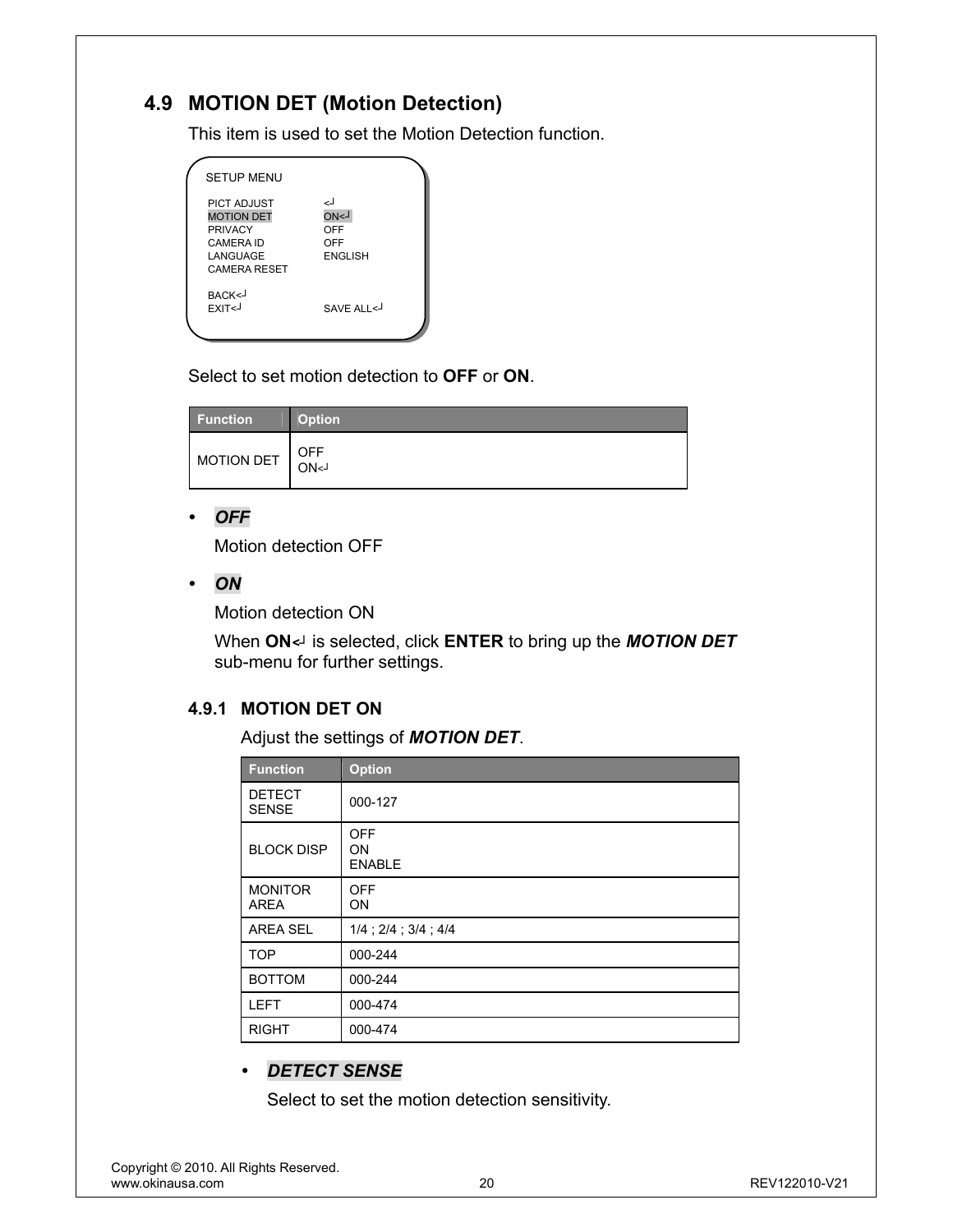# y *BLOCK DISP*

Select to control the ON/OFF status of the motion detection block display.

- **OFF**: No display
- **ON**: Luminance highlighted

## y *MONITOR AREA*

Select to set whether to use the monitoring frames.

- **OFF**: The monitoring frames are not used.
- **ON**: The monitoring frames are used.

#### y *AREA SEL*

Select to deinfe the monitoring frame to be set.

#### y *TOP/BOTTOM/LEFT/RIGHT*

Select to set the monitoring frame selected with the AREA SEL function.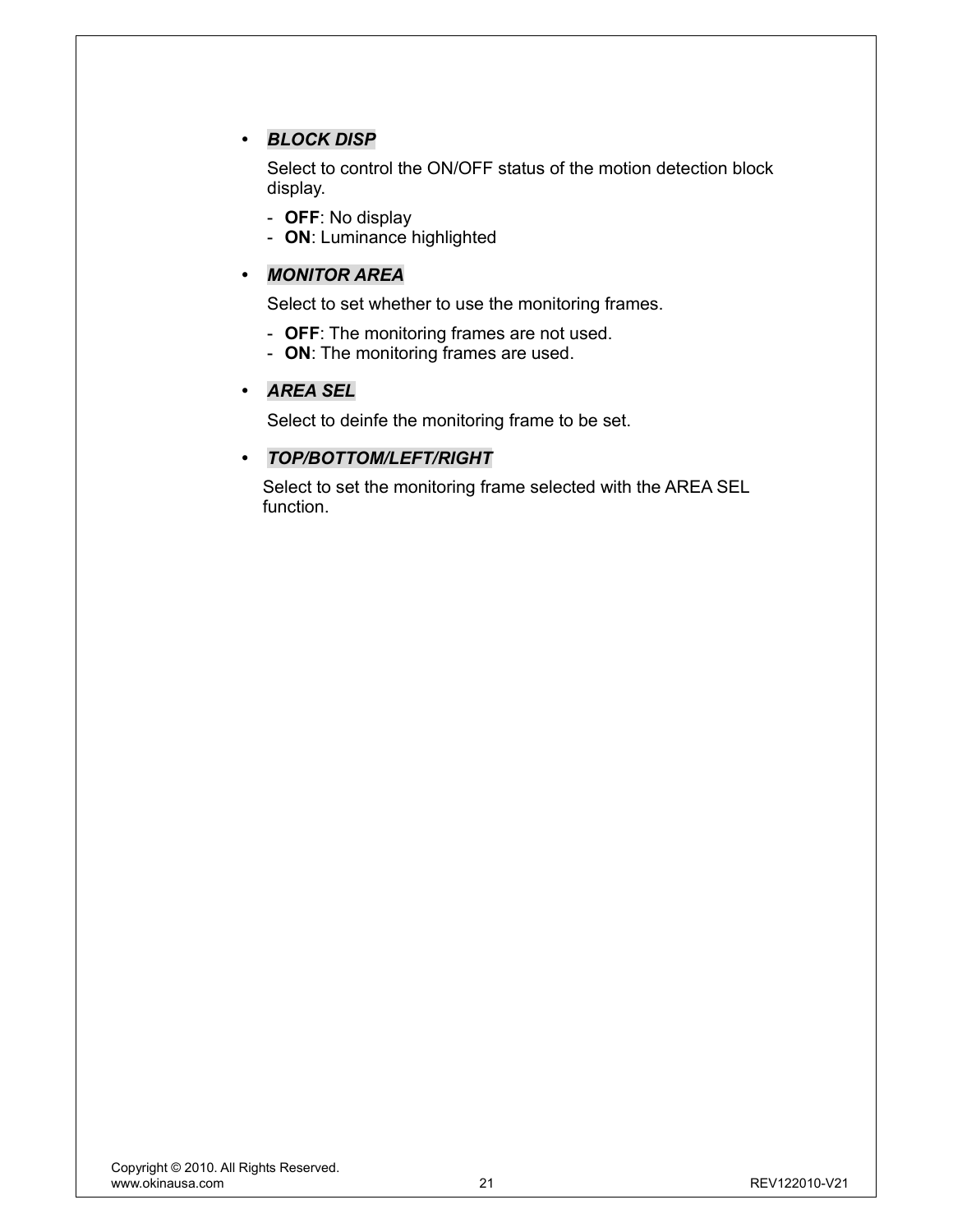# **4.10 PRIVACY**

This item is used to set up to eight privacy masks. When monitoring frames are used for motion detection, the maximum number of masks which can be used is four.

| <b>SETUP MENU</b>                                                                                                |                                                              |
|------------------------------------------------------------------------------------------------------------------|--------------------------------------------------------------|
| <b>PICT ADJUST</b><br><b>MOTION DET</b><br><b>PRIVACY</b><br><b>CAMERA ID</b><br>LANGUAGE<br><b>CAMERA RESET</b> | لے<br><b>ON&lt;1</b><br><b>OFF</b><br>OFF<br><b>FNGI ISH</b> |
| BACK <j<br><b>FXIT<j< b=""></j<></b></j<br>                                                                      | SAVE ALL <                                                   |

Select to set the masks to **OFF** or **ON**.

| Function | <b>Option</b>      |
|----------|--------------------|
| PRIVACY  | <b>OFF</b><br>ON<1 |

When **ON***<┘* is selected, click **ENTER** to bring up the *PRIVACY* sub-menu for further settings.

#### **4.10.1 PRIVACY ON**

Adjust the settings of *PRIVACY*.

| <b>Function</b> | <b>Option</b>                                                                       |
|-----------------|-------------------------------------------------------------------------------------|
| AREA SEL        | 1/8 : 2/8 : 3/8 : 4/8 : 5/8 : 6/8 : 7/8 : 8/8 *                                     |
| <b>TOP</b>      | 000-244 (NTSC); 000-288 (PAL)                                                       |
| <b>BOTTOM</b>   | 000-244 (NTSC); 000-288 (PAL)                                                       |
| I FFT           | 000-251(510H)/378(760H)/474(960H)(NTSC);<br>000-246(510H)/370(760H)/468(960H)(PAL)  |
| RIGHT           | 000-251(510H)/378(760H)/474(960H)(NTSC);<br>000-246(510H)/370(760H)/468(960H) (PAL) |
| <b>COLOR</b>    | 1-8                                                                                 |
| TRANSP          | $0.00$ ; $0.50$ ; $0.75$ ; $1.00$                                                   |
| <b>MOSAIC</b>   | OFF<br>ON                                                                           |

## y *AREA SEL*

Select to set the mask frame to be adjusted.

#### **NOTICE**:

When **MONITOR AREA** has been set to **ON** by the *MOTION DET* setting, four frames--1/4, 2/4, 3/4 and 4/4--are selected.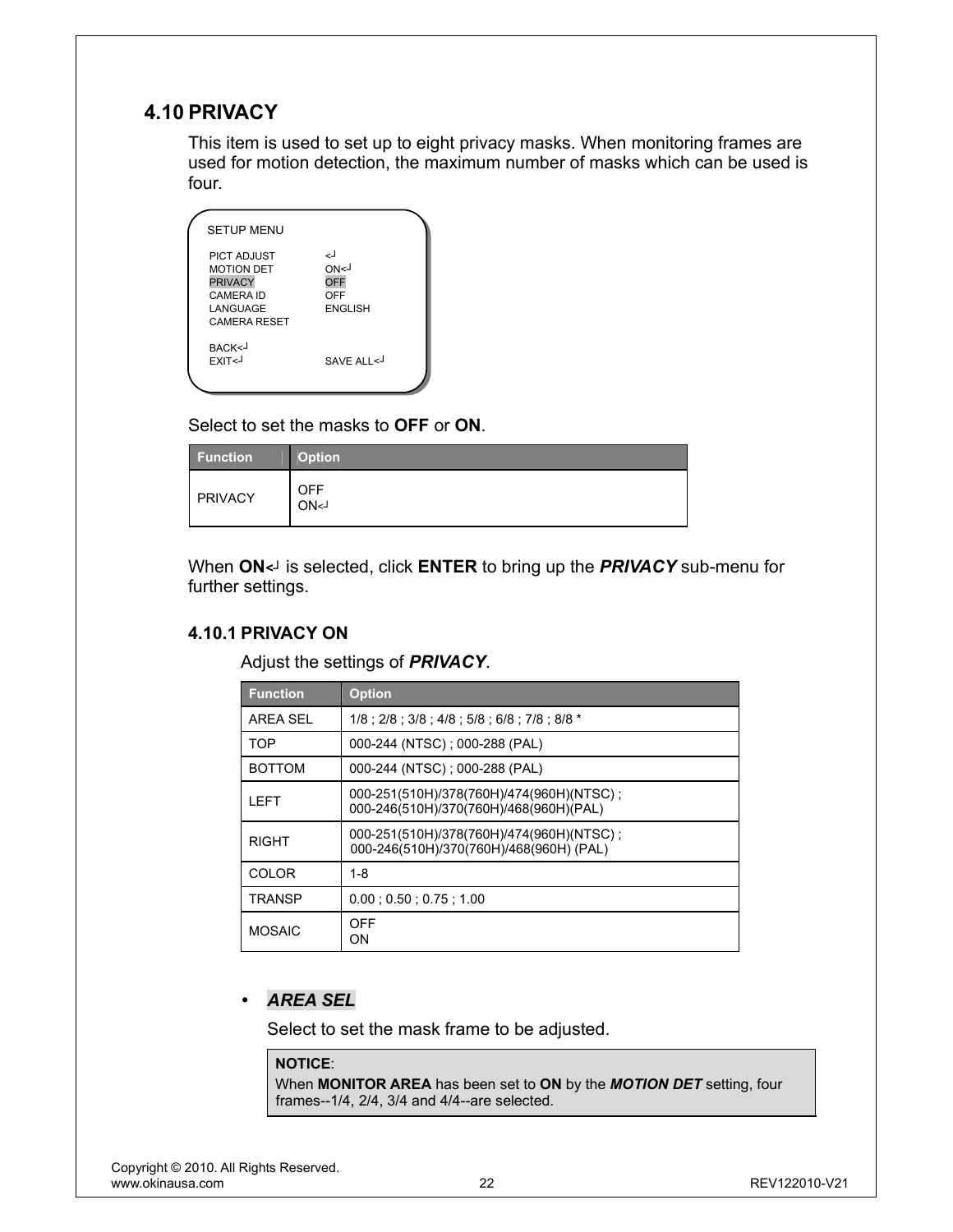## y *TOP/BOTTOM/LEFT/RIGHT*

Select to set the mask frame selected by the AREA SEL parameter.

### y *COLOR*

Select to set the colors of the mask frames.

#### y *TRANSP*

Select to set the transparency ratio of the mask frames.

#### y *MOSAIC*

Select to set the mask frame mosaic function to ON or OFF.

- **OFF**: Mosaic function OFF
- **ON**: Mosaic function ON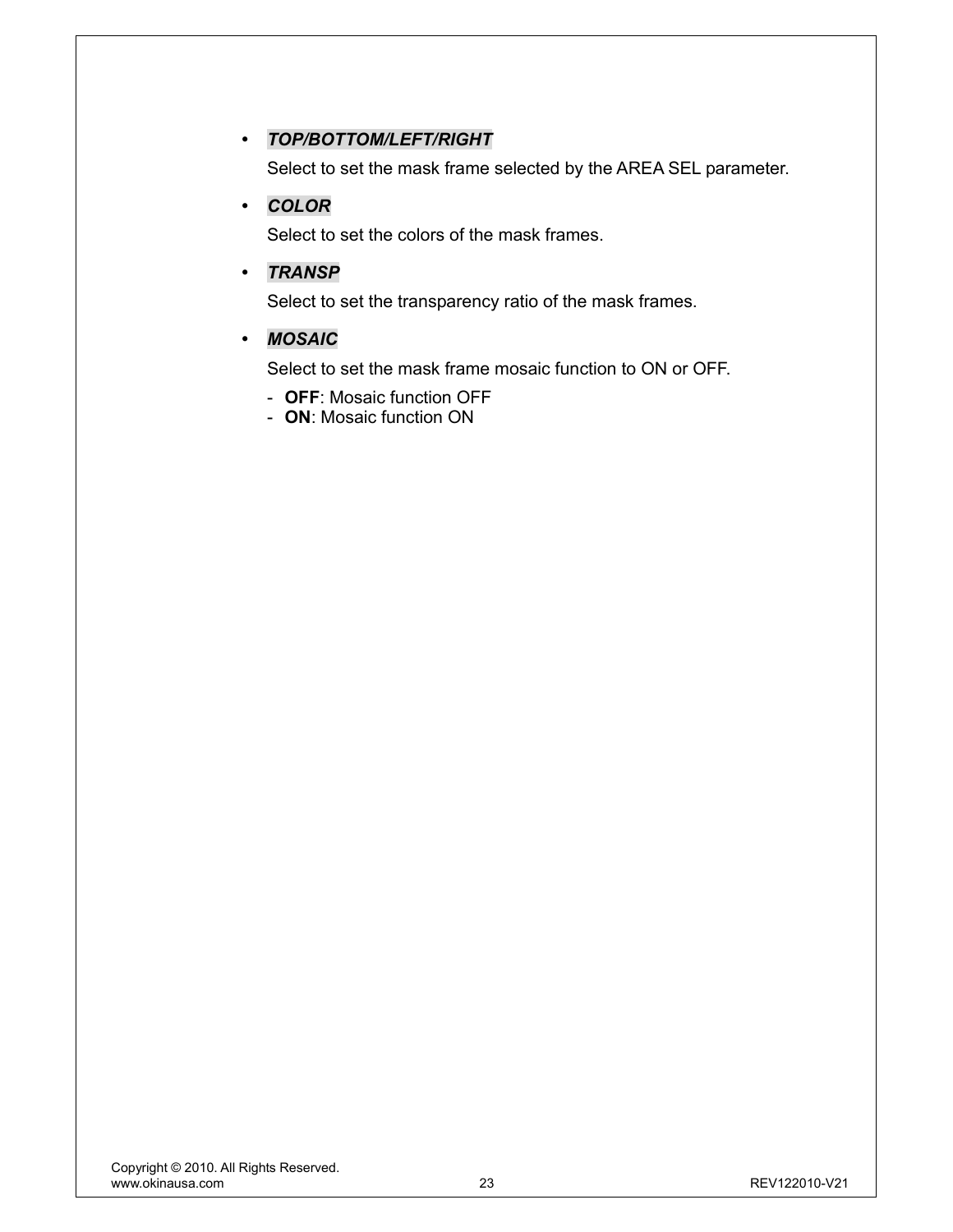# **4.11 CAMERA ID**

This item is used to set the camera ID.

| <b>SETUP MENU</b>                                                                                                |                                            |
|------------------------------------------------------------------------------------------------------------------|--------------------------------------------|
| <b>PICT ADJUST</b><br><b>MOTION DET</b><br><b>PRIVACY</b><br><b>CAMERA ID</b><br>LANGUAGE<br><b>CAMERA RESET</b> | لے<br>ON<1<br>OFF<br>OFF<br><b>ENGLISH</b> |
| BACK <j<br>EXIT<j< td=""><td>SAVE ALL &lt;</td></j<></j<br>                                                      | SAVE ALL <                                 |

Select to set the camera ID to OFF or ON.

| <b>Function</b>  | <b>Option</b>      |
|------------------|--------------------|
| <b>CAMERA ID</b> | <b>OFF</b><br>ON<1 |

#### y *OFF*

Camera ID display OFF

y *ON* 

Camera ID display ON

When the **ON***<┘* is selected, click **ENTER** to bring up the *CAMERA ID* sub-menu for further settings.

# **4.11.1 CAMERA ID ON**

| CAMFRA ID                                                                                                                                                                                                                   |  |
|-----------------------------------------------------------------------------------------------------------------------------------------------------------------------------------------------------------------------------|--|
| <b>CAMERA</b>                                                                                                                                                                                                               |  |
| <b>ABCDEFGHIJKLMNOPORSTUV</b><br>WXYZ0123456789 - ! " # \$ % & '<br>() , $\frac{1}{2}$ : =>?@\^*.x+/<br>CHR1<br>CHR <sub>2</sub><br>$\leftarrow \rightarrow \uparrow \downarrow$ CLR POS<br>RETURN <j< td=""><td></td></j<> |  |

y <sup>←</sup> →↑↓

Select  $\leftarrow$ ,  $\rightarrow$ ,  $\uparrow$  or  $\downarrow$  with the character selection cursor, and click the **ENTER** button to move the cursor in the direction of the arrow.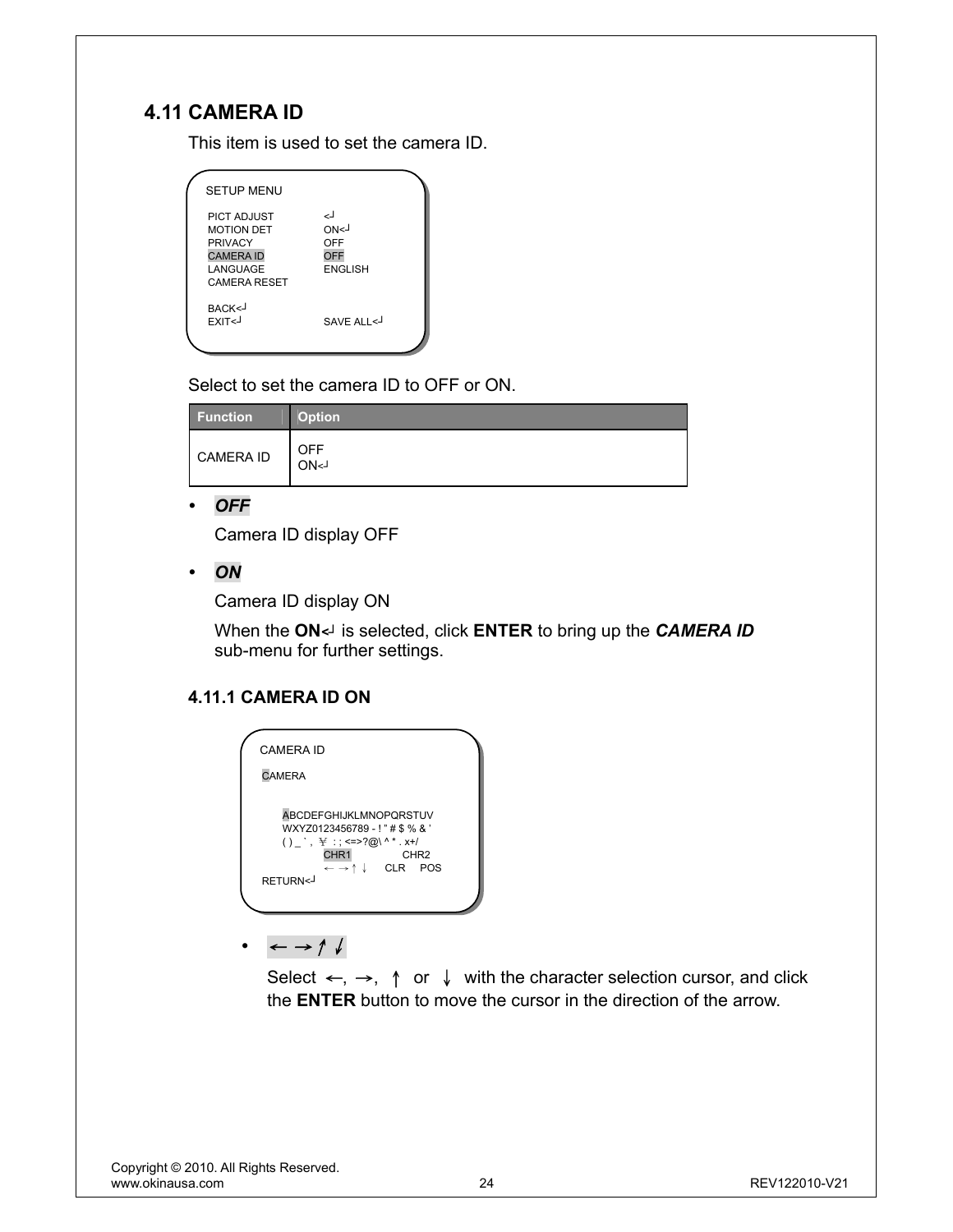# y *CLR*

Select to clear one letter of the input.

y *POS* 

Adjust the position of the camera ID.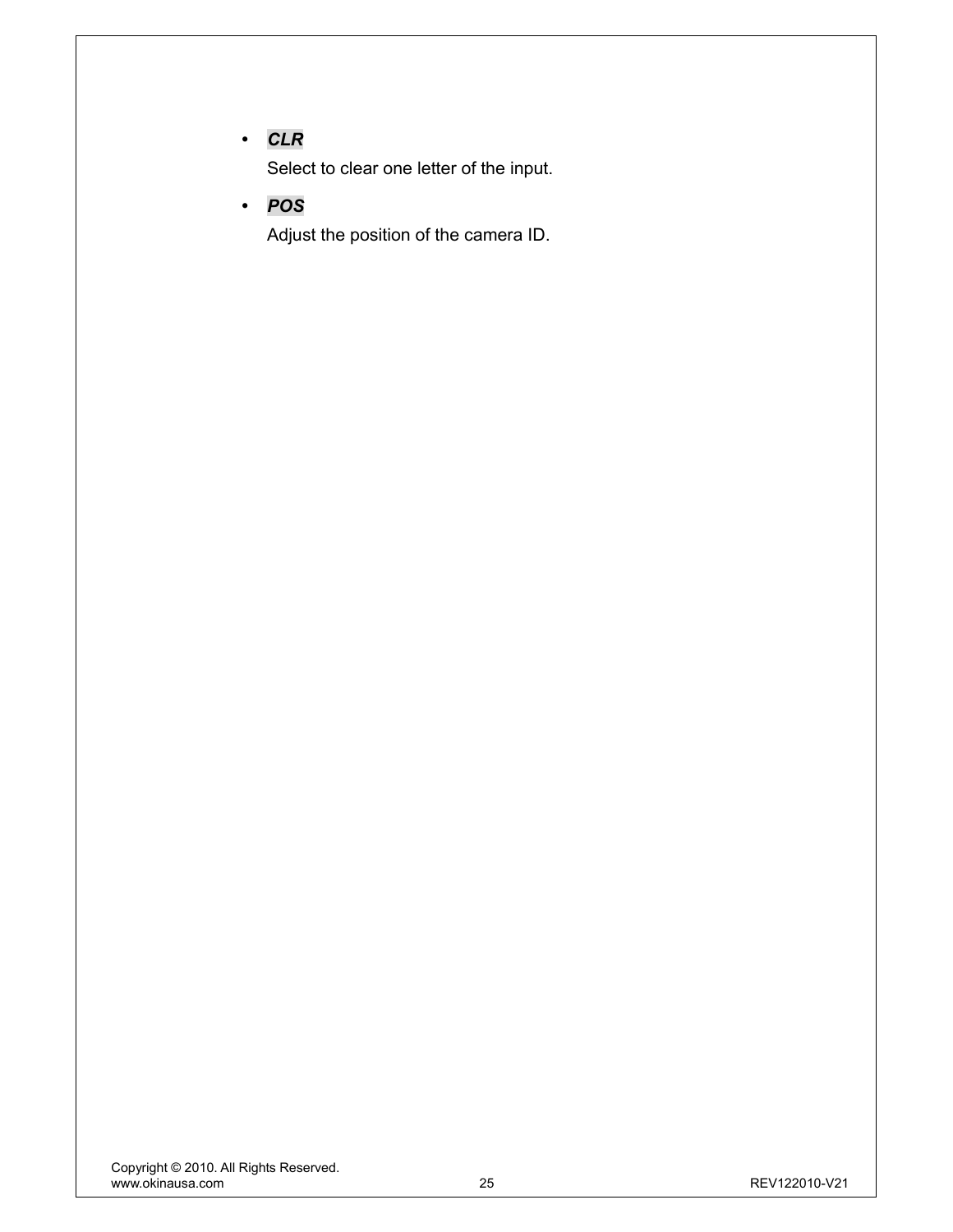# **4.12 LANGUAGE**

This item is used to select the language in which to display the internal OSD menu.

| <b>SETUP MENU</b>                                                                                                |                                                       |
|------------------------------------------------------------------------------------------------------------------|-------------------------------------------------------|
| PICT ADJUST<br><b>MOTION DET</b><br><b>PRIVACY</b><br><b>CAMERA ID</b><br><b>LANGUAGE</b><br><b>CAMERA RESET</b> | لے<br>ON <sub>1</sub><br>OFF<br>OFF<br><b>ENGLISH</b> |
| BACK<-<br>EXIT <j< th=""><th>SAVE ALI &lt;</th></j<>                                                             | SAVE ALI <                                            |

Select to set the language displayed in the OSD menus.

The menus will be changed to the selected language in real time.

| <b>Function</b> | <b>Option</b>                                                                                                      |
|-----------------|--------------------------------------------------------------------------------------------------------------------|
| LANGUAGE        | <b>ENGLISH</b><br>日本語<br><b>DEUTSCH</b><br><b>FRANCAIS</b><br><b>РУССКИЙ</b><br><b>PORTUGUÊS</b><br><b>ESPAÑOL</b> |